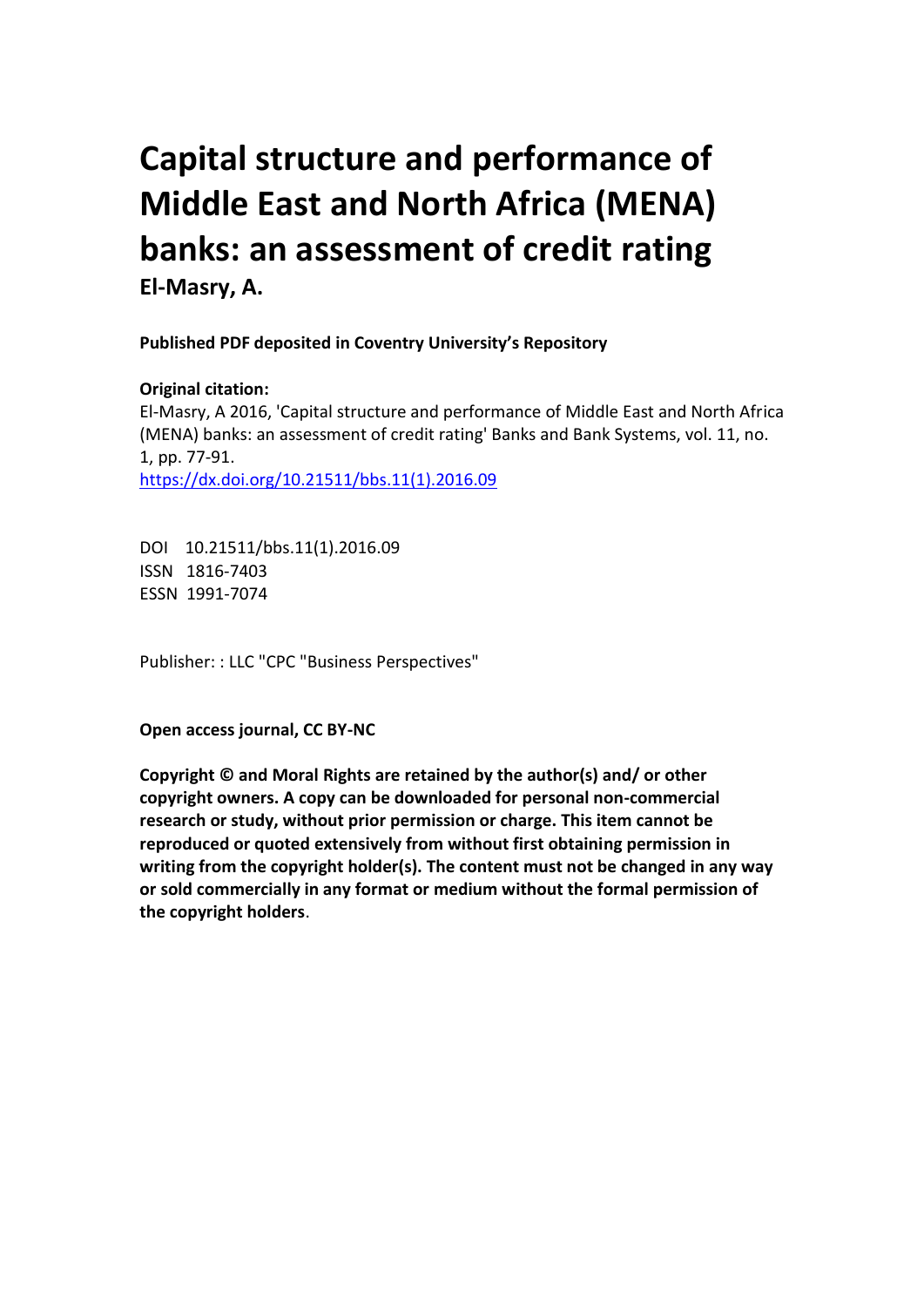"Capital structure and performance of Middle East and North Africa (MENA) banks: an assessment of credit rating"

| <b>AUTHORS</b>              | Ahmed A. El-Masry                                                                                                                                                                                                    |                         |  |
|-----------------------------|----------------------------------------------------------------------------------------------------------------------------------------------------------------------------------------------------------------------|-------------------------|--|
| <b>ARTICLE INFO</b>         | Ahmed A. El-Masry (2016). Capital structure and performance of Middle East and<br>North Africa (MENA) banks: an assessment of credit rating. Banks and Bank<br>Systems, 11(1), 77-91. doi:10.21511/bbs.11(1).2016.09 |                         |  |
| <b>DOI</b>                  | http://dx.doi.org/10.21511/bbs.11(1).2016.09                                                                                                                                                                         |                         |  |
| <b>RELEASED ON</b>          | Monday, 25 April 2016                                                                                                                                                                                                |                         |  |
| <b>JOURNAL</b>              | "Banks and Bank Systems"                                                                                                                                                                                             |                         |  |
| <b>FOUNDER</b>              | LLC "Consulting Publishing Company "Business Perspectives"                                                                                                                                                           |                         |  |
|                             |                                                                                                                                                                                                                      |                         |  |
| <b>NUMBER OF REFERENCES</b> | <b>NUMBER OF FIGURES</b>                                                                                                                                                                                             | <b>NUMBER OF TABLES</b> |  |
|                             |                                                                                                                                                                                                                      |                         |  |

© The author(s) 2019. This publication is an open access article.

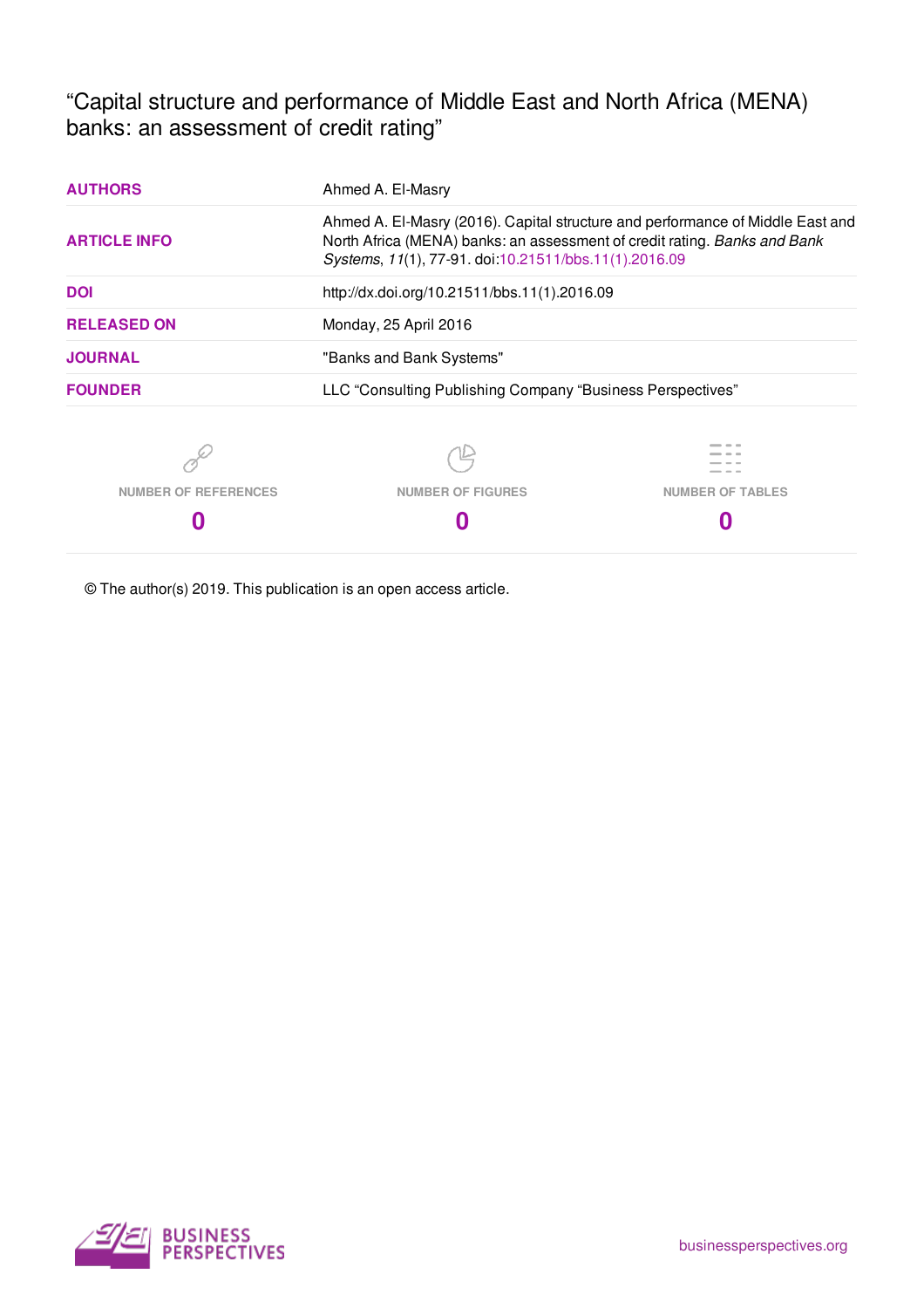#### Ahmed A. El-Masry (UK, Egypt)

## Capital structure and performance of Middle East and North Africa (MENA) banks: an assessment of credit rating

#### Abstract

The firm's credit rating is an important communication tool and previous research has shown that many companies consider it important in capital structure decisions. This study examines the determinants of capital structure in MENA banks. In addition, it investigates the determinants of credit rating. Further, the impact of credit rating and capital structure on banks' performance is examined. Therefore, this study is an attempt to answer the following questions: 1) what are the main determinants of capital structure? 2) how does credit rating affect capital structure? 3) what are the main determinants of credit rating? and 4) what is the effect of capital structure and credit rating on bank performance? The sample covers 169 banks and is divided into two sub-samples: rated (79) and non-rated banks (90). The results indicate that credit rating directly affects the capital structure decisions as rated banks use more debts than non-rated banks. Banks' performance is positively associated with credit rating and negatively with the capital structure. This study has an implication on investors in their decisions to invest in the banking industry. It also helpful for policy makers to understand how bank's capital structure behaves so they could take it into consideration when issuing new regulations such as Basel.

 **JEL Classification:** C23, G21, G32, N25. **Keywords:** capital structure, credit rating, profitability, MENA banks.

#### ¤ Introduction

Capital structure is one of the most intriguing corporate issues and continues to motivate top management and academics to determine the optimal combination of debt and equity that will maximize firm value and increase investors' pecuniary benefits. Although there has been an extensive empirical research on capital structure, to date there is no unanimous consensus regarding the best mix of debt and equity (Dasilas and Papasyriopoulos, 2015). Academic interest in capital structure dates back to the seminal work of Modigliani and Miller (1958), who proposed that under ''perfect'' capital markets a firm's value is unaffected by its capital structure. However, the existence of several ''imperfections'' in the real world (such as adverse selection, moral hazard, agency conflicts, market frictions and taxes) creates obstacles to a firm's access to external finance (Vermoesen et al., 2013). Credit rating is an increasingly important component of finance theory and practice (Kisgen, 2009). Moreover, Jucá et al. (2012) investigate the banks' capital structure using a sample of U.S. and Brazilian banks. Their findings are in agreement with the work done by Gropp and Heider (2010) in that the standard determinants of capital structure are of first order in explaining the capital structure. They found that the majority of the determinants they hypothesized were significant in explaining the capital structure of bank. These are asset risk, deposits, size, growth, tangibility and dividends. The previous literature that examines the nature and the determinants of corporate structure in Western countries is very rich, however, a limited

 $\overline{a}$ 

number of studies have examined the nature and determinants of capital structure of banks in the MENA region. In addition, most of the empirical studies that examine the capital structure decision focused only on some of the commonly used variables such as profitability, asset structure, size, growth opportunities, liquidity, effective tax rate, inflation rate, and operating risk.

Although there has been an extensive prior research examining the determinants of capital structure decisions, there is a limited research explaining credit rating as one of these determinants. Kisgen (2006) found that credit rating directly affects capital structure decisions on the US market in the period from 1986 to 2001. In his study, he found that companies near a credit rating upgrade or downgrade issued less debt relative to net equity as a percentage of total assets than firms not near a credit rating change, a finding which is inconsistent with the traditional capital structure theories, as their predictions do not include the impact of credit rating on capital structure decisions. A similar study performed by Michelsen and Klein (2011) on an international sample in the period of 1990-2008 found further evidence of credit rating impact on firms' financial gearing decisions. More recently, Drobetz and Heller (2014) used a sample of listed US firms and one of listed and non-listed German firms in order to test the credit rating- capital structure hypothesis. The results from the U.S. sample corroborated Kisgen's (2006, 2009) credit rating capital structure hypothesis, suggesting that there exists a minimum target rating and that financial distress concerns are only of secondary importance. What the previous studies on the topic have in common is that they largely focus on U.S. data due to the extensive use of corporate bonds as well as

 $@$  Ahmed A. El-Masry, 2016.

Ahmed A. El-Masry, Ph.D., Associate Professor of Finance, Plymouth Business School, UK & Mansoura University, Egypt.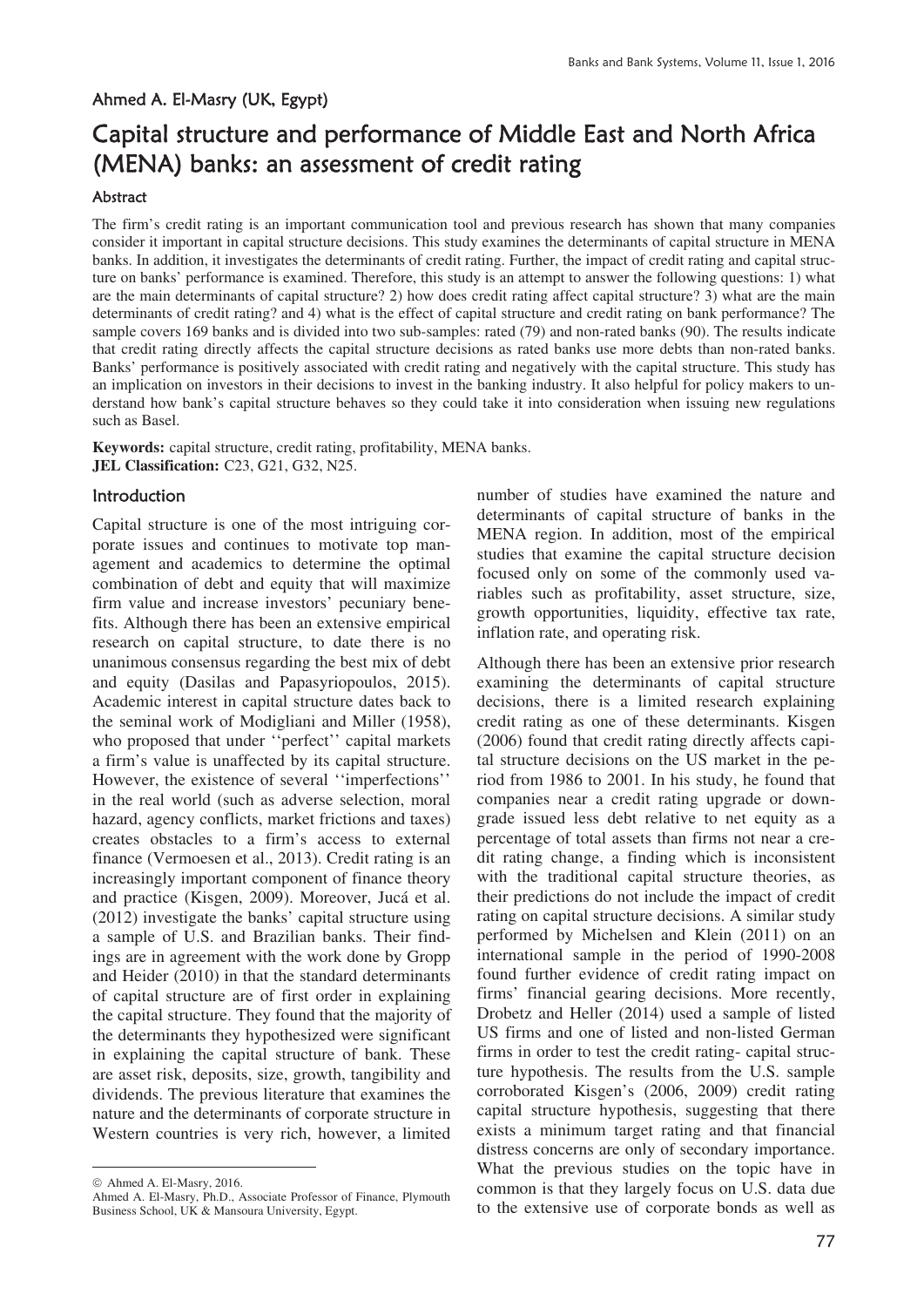credit rating in the U.S. capital markets. However, a few empirical studies have examined the effect of credit rating on capital structure decisions, especially in the developing countries, and more specifically, in MENA area. Credit rating has gained an increasingly relevant role in the past decades. In financial markets, its importance has been acknowledged since its beginning in the 19th century, as the primary objective of credit rating is to decrease information asymmetry by providing the issuer's creditworthiness to the investors. The role and the effect of credit rating increase steadily. Credit rating affects the cost of firm's debt financing as lower credit rating leads to an increase in the cost of debt. There is an association between the capital requirement of the bank with the credit rating issued for the banks by a credit rating agency; the higher the bank's credit rating, the lower the capital requirement. Credit rating is also used to deal with the default risk of counterparty. Some contracts require parties engaged in a contract to have specific credit rating, and if the credit rating of one party falls below a specific rating, the other party can withdraw from the contract. The empirical studies also confirm the significance of credit rating. Graham and Harvey (2001) find that "the most important factors affecting debt policy are maintaining financial flexibility and having a good credit rating." Gray et al. (2006) point out that "credit rating is of great practical importance, as they impact the firm's cost of debt, its financial structure, and even its ability to continue trading". Servaes and Tufano (2006) confirm that credit rating is far more important in capital structure decisions than suggested by the theory. From their study, survey respondents indicate that they are the single most important factor in firm's decisions.

The role of credit rating agencies has increased in the last years. Asgharian (2005) argues that the development in the credit rating agencies is related to two important factors, those factors are disintermediation and globalization. Credit rating agencies (CRAs) play two important roles: valuation role and facilitate contracting (Frost, 2006). With regard to the role of valuation, CRAs act as screening agents. Rates provided by the CRAs also are considered as covenants, so they can be used as efficient credit quality benchmark. Credit rating facilitates the contracting process between the company and the other party (Frost, 2006). The credit rating analysts start their work by visiting the company and analyzing both the financial and non-financial aspects of the company. The financial aspects include, for example: leverage, profitability, liquidity, size, and growth opportunities, and this will be explained in more details in the analysis of credit rating determinants. The non-financial aspects include, for exam-

 as information-processing agencies that may speed ple: industry risk, country risk, company's competitive position, management quality, company reputation, and the degree of reliance on specific suppliers and customers. Credit rating gives a signal for both public information and non-public information. CRAs reduce information asymmetries between the managers of the company and investors. According to Boot et al. (2003), "rating agencies could be seen up the dissemination of information to financial markets". And, according to Champsaur (2005), "credit rating promote market efficiency by allowing issuers to signal their creditworthiness to lender, thus, helping lenders to allocate capital to creditworthy borrowers". Company with a high credit rating will access the capital market easily and, in the same time, can issue more debt. High credit rating provides the company with the legitimacy to issue more debt than those companies with lower credit rating. Asgharian (2005) identifies the motives for companies to get higher credit rating 1) high credit rating increases the ability of the company to issue debt and facilitates its access to the capital market, 2) new companies can make the best use of high credit rating through building up their market reputation, and 3) lower cost of fund as credit rating can be seen as a competitive advantage that distinguishes one company from another company, especially, in industries characterized by a limited number of competing companies. Several studies have found evidence to support both the trade-off and pecking order theories (e.g., Brounen et al., 2005; Fama and French, 2002; Shyam-Sunders and Myers, 1999), but, due to the complex nature of the field of capital structure, these theories do not capture all relevant factors that may affect a firm's debt–equity choice, and there is, yet, no universally accepted theory explaining the capital structure decision of firms (Adeyemi and Oboh, 2011; Kronwald, 2009). Moreover, Dasilas and Papasyriopoulos (2015) claim that firm-specific determinants such as size, profitability, asset structure and growth opportunities are also significant determinants of leverage.

The main theories that explain the capital structure decisions are trade-off and pecking order theories. In the trade-off theory, capital structure decisions depend on the costs and benefits associated with debt financing, or, to put it another way, a firm's optimal leverage is determined by a trade-off of the costs and benefits of holding debt (Myers, 1984). The theory holds that a firm, in order to achieve an optimal capital structure that maximizes the total market value, seeks debt levels that balance the value of interest tax shields against the various costs of bankruptcy or financial distress. The trade-off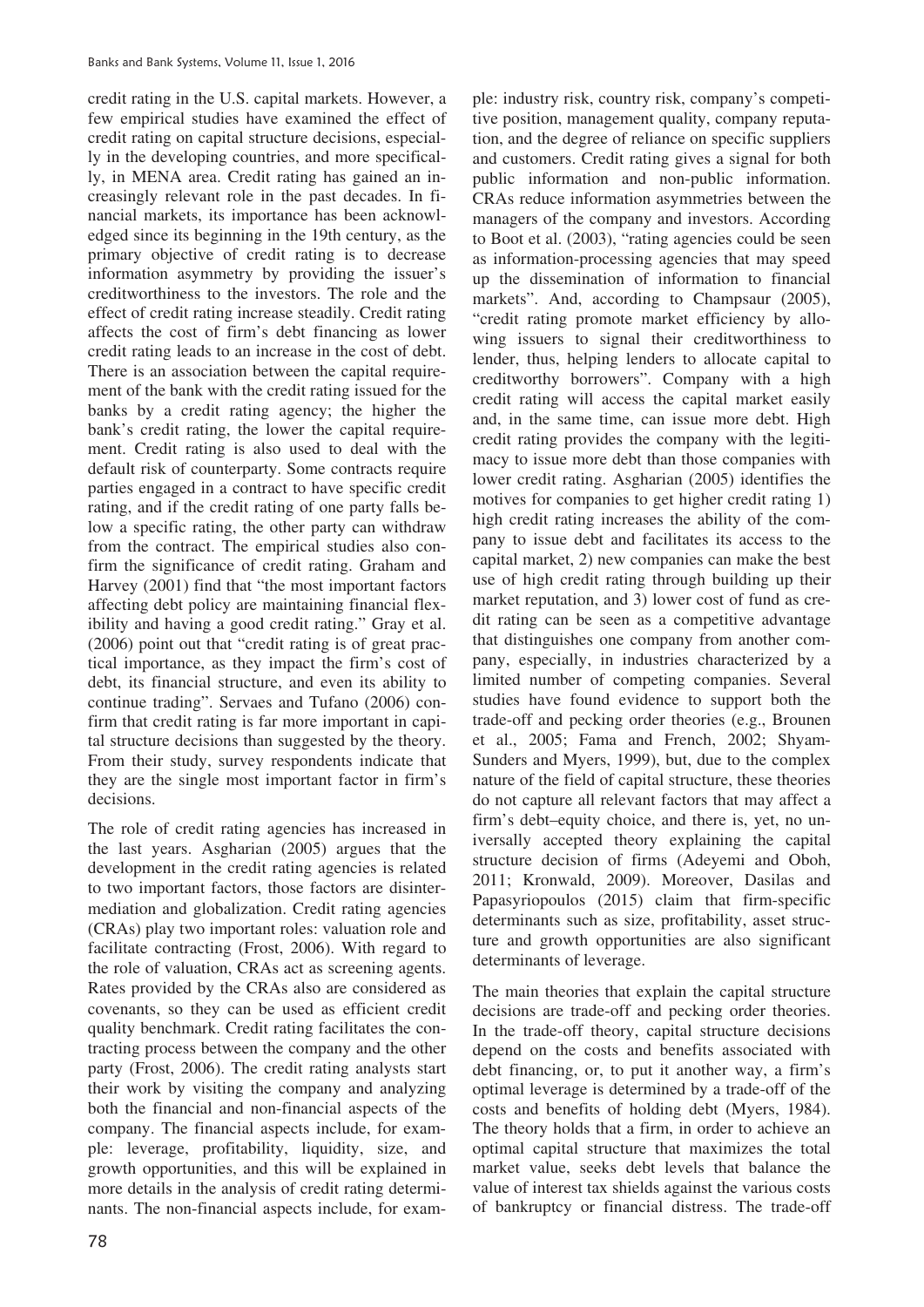theory implies that the benefits of holding debt (e.g., the tax shield) will cause firms of higher quality (rating), and, thereby, lower risk of bankruptcy, to issue more debt relative to firms of lower quality. Under the trade-off theory, the firm compares the advantages with the disadvantages of using debt relative to equity and the optimal point is the point that balances both at the margin. Using debt leads to tax deductibility that motivates the firm to use more debt relative to equity. But the extent to which the firm can benefit from this tax deductibility will depend on the ability of the firm to produce taxable income. In addition, there are two types of costs of using debt: financial distress (bankruptcy costs) and agency costs. First: financial distress costs are divided into direct costs and indirect costs. Direct costs are considered out-of-pocket cash expenses and include the following: fees of lawyers, administrative fees and value of managerial time spent in administering the bankruptcy. In other words, the direct costs of bankruptcy include the legal, administrative and reorganizing costs that result from bankruptcy (Haugent and Senbet, 1978). The indirect costs are not considered as cash expenses. They include damage of the firm reputation that leads to the loss of skilled employees and, also, include the diversion of management time while bankruptcy is underway (Titman, 1984). Palata (2003) argues that the indirect costs of bankruptcy include: the impaired ability to conduct business and tendency to underinvestment. Second: agency costs that arise as a result of the conflict of interest between the shareholders and debtors. Kisgen (2006) argues that there are costs and benefits associated with the different levels of credit rating. Those costs and benefits will differ from one firm to another according to the rate provided to each one. Those costs and benefits associated with the different credit rating should be in the mind of managers when they are making a decision about the level of debt they will issue. Managers should balance the costs and benefits of different credit rating against the costs and benefits of the traditional trade-off theory. The optimal level of debt that will maximize the firm's value under the traditional trade-off theory will differ from the optimal level of debt if the benefits and costs of the different levels of credit rating are considered. Kisgen (2006) indicates that different credit rating will have an effect on the firm debt ratio and, in turn, on the maximum value the firm can reach. Kisgen (2006) tests the effect of the change in the credit rating on the traditional trade of theory and argues that "firms near an upgrade or a downgrade may be less willing to increase their debt levels, even if they are currently below their target levels. However, firms far away from an upgrade or downgrade will be in better

position to increase their debt levels if they are below their target, since they will be less concerned about a change in rating".

In contrast with the trade-off theory, here the benefits related to tax shields and the costs of financial distress are of second order (Shyam-Sunder and Myers, 1999; Myers and Majluf, 1988). Furthermore, Shyam-Sunder and Myers (1999) stress that, in the pecking order model, the optimal capital structure does not determine the level of debt; unlike the trade-off theory, there is no optimal debt ratio. Firms will issue more or less debt depending on access to internal funds when financing an investment. Leverage will function as a short-term offset to finance a predicted deficit. Thus, when investments exceed internal capital, firms will increase the amount of debt, and vice versa (Frank and Goyal, 2003). The pecking order theory states that there is a hierarchy for the sources of financing firm's projects. Projects should be financed, first, by internal funds (retained earnings), when internal funds are exhausted the firm can use debt, and finally when the firm reaches its debt capacity, it can, then, issue equity. The reason beyond this hierarchy is the asymmetric information between managers and outside investors (Myers, 1984; Myers and Majluf, 1984). Fama and French (2000) determine the logic beyond the pecking order theory as follows. Managers may issue risky securities when those securities are overpriced. But when new securities issue are announced, investors having inferior information about the value of the firm's assets can misprice those securities. Consequently, the new securities will be underpriced in the market. Managers, in turn, will pass projects with a positive net present value which will be financed by issuing equity, because managers work to achieve the maximum benefits for shareholders. In order to avoid this problem, managers prefer to finance projects, first, by retained earnings where there is no asymmetric information, followed by debt issue and, finally, with equity. Kisgen (2006) argues that "contrary to the implications of the pecking order theory, in some cases, firms that are near an upgrade may choose to issue equity instead of debt in order to obtain the benefits of higher rating, and firms that are near a downgrade may avoid issuing debt to prevent the extra costs that result from a downgrade". So firms will not be restricted to finance their projects according to the sequence of the pecking order theory. Kisgen (2006) tests the effect of the credit rating changes on the pecking order theory and finds that credit rating has a significant effect on the capital structure decision. Both theories, trade-off and pecking order, try to explain the capital structure choice through a set of factors. Which factors are really relevant in a firm's funding choice is one key aspect for the topic. There are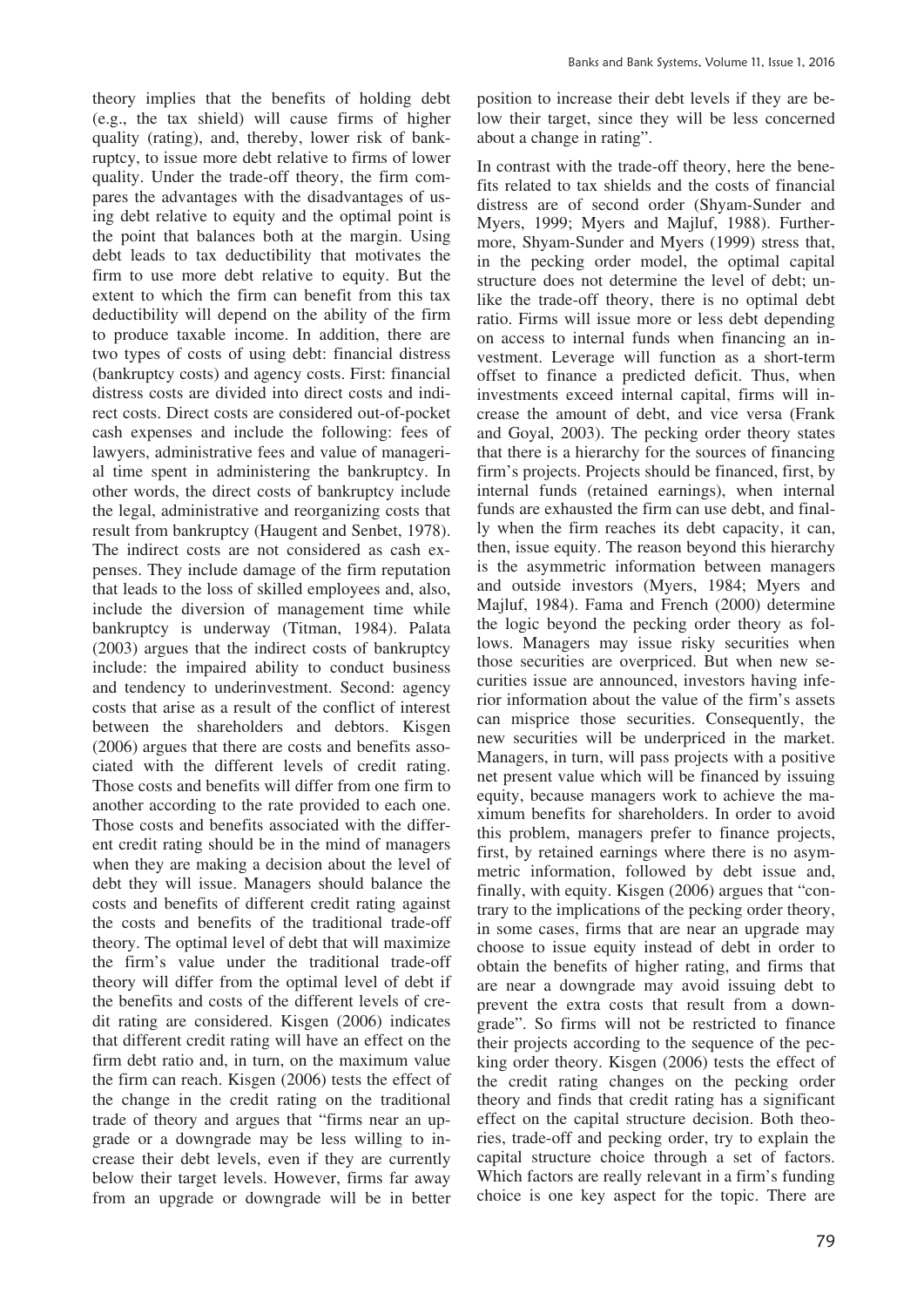many papers that tackle this issue: what are the determinants of capital structure choice? The identification of these determinants may not be the most challenging part of the process, as many of them have an intuitive understanding. Many factors are difficult to define in an econometric model, so proxies must be used. If these proxy indicators are not constructed carefully, then, the results might turn out skewed. These determinants are 1) the tax benefits, 2) bankruptcy and financial distress costs and 3) information asymmetry. Different empirical studies address the relevance of the referred determinants, using a variety of measure indicators such as size, profitability, growth, industry classification, etc. These studies do not lead to the same unique conclusion as regards which capital structure theory is the most adaptable to the real world. That is, there is not yet a theory that explains fully the capital structure decisions of all firms.

The study examines the impact of credit rating on the capital structure decisions of 169 MENA banks by running two models: the first model includes the determinants of capital structure most commonly used in the literature and the second model includes all the variables used in the first model plus credit rating as a dummy variable. The study also

investigates the determinants of credit rating. Finally, the study examines the impact of both credit rating and capital structure decision on the banks' performance. Therefore, this study is an attempt to answer the following questions: 1) what are the main determinants of capital structure? 2) how does credit rating affect capital structure? 3), what are the main determinants of credit rating? and 4) what is the effect of capital structure and credit rating on bank performance? The sample includes those banks that locate in ten MENA countries, namely: Bahrain, Egypt, Jordan, Kuwait, Lebanon, Oman, Qatar, Saudi Arabia, United Arab Emirates, and Yemen over the 2014 period and data are collected from the BankScope database. All banks that do not have information in the 2014 were excluded. Also, all banks with any missing observations for any variable during the sample period were dropped. After excluding all the missing observations, the sample size will be 169 banks. The sampled banks are divided into two basic groups: the first one includes banks with credit rating (79 banks), the second one includes banks without any credit rating (90 banks). From Table 1, it appears that banks with credit rating represent 47% of the total No. of banks.

Table 1. The sample

| Country      | Banks with credit rating | Banks without credit rating | Total banks |
|--------------|--------------------------|-----------------------------|-------------|
| <b>UAE</b>   | 22                       |                             | 29          |
| Egypt        | 11                       | 22                          | 33          |
| Bahrain      | 10                       | 8                           | 18          |
| Jordan       | 9                        | 6                           | 15          |
| Saudi Arabia |                          | З                           |             |
| Qatar        |                          |                             | 11          |
| Lebanon      | 4                        | 22                          | 26          |
| Kuwait       |                          | 10                          | 14          |
| Oman         |                          | 3                           |             |
| Yemen        | 2                        | 5                           |             |
| Total        | 79                       | 90                          | 169         |

Source: BankScope.

 rely heavily on quantitative factors in their rating, only the MENA banks, rendering this present study unique. The results indicate that credit rating has an influential effect on the capital structure decision; banks with credit rating use more debt than banks without any credit rating. The results also reveal that CRs do not the size and the country rating have the most pronounced effect on credit rating. Finally, the results imply that banks' profitability correlates positively with credit rating while correlates negatively with the debt ratio. To my knowledge, no previous studies investigating the relationship between credit rating and capital structure have focused empirically solely on This study is organized as follows. Section 1 reviews. the relevant literature of the determinants of capital structure. Section 2 presents for the study hypotheses

80

and models. Section 3 reports the main the results of the three themes of this study which are the determinants of capital structure, the determinants of credit rating and the relationship between capital structure, credit rating and bank performance measured by profitability. Final Section concludes the study.

#### 1. Literature review

#### **1.1. The determinants of capital structure.**

*1.1.1. Profitability.* The relationship between profitability and capital structure can be viewed from two points of view. First: trade-off theory framework suggests that profitable firms should borrow more to take tax advantage. Modigliani and Miller (1963) argue that companies may use more debt relative to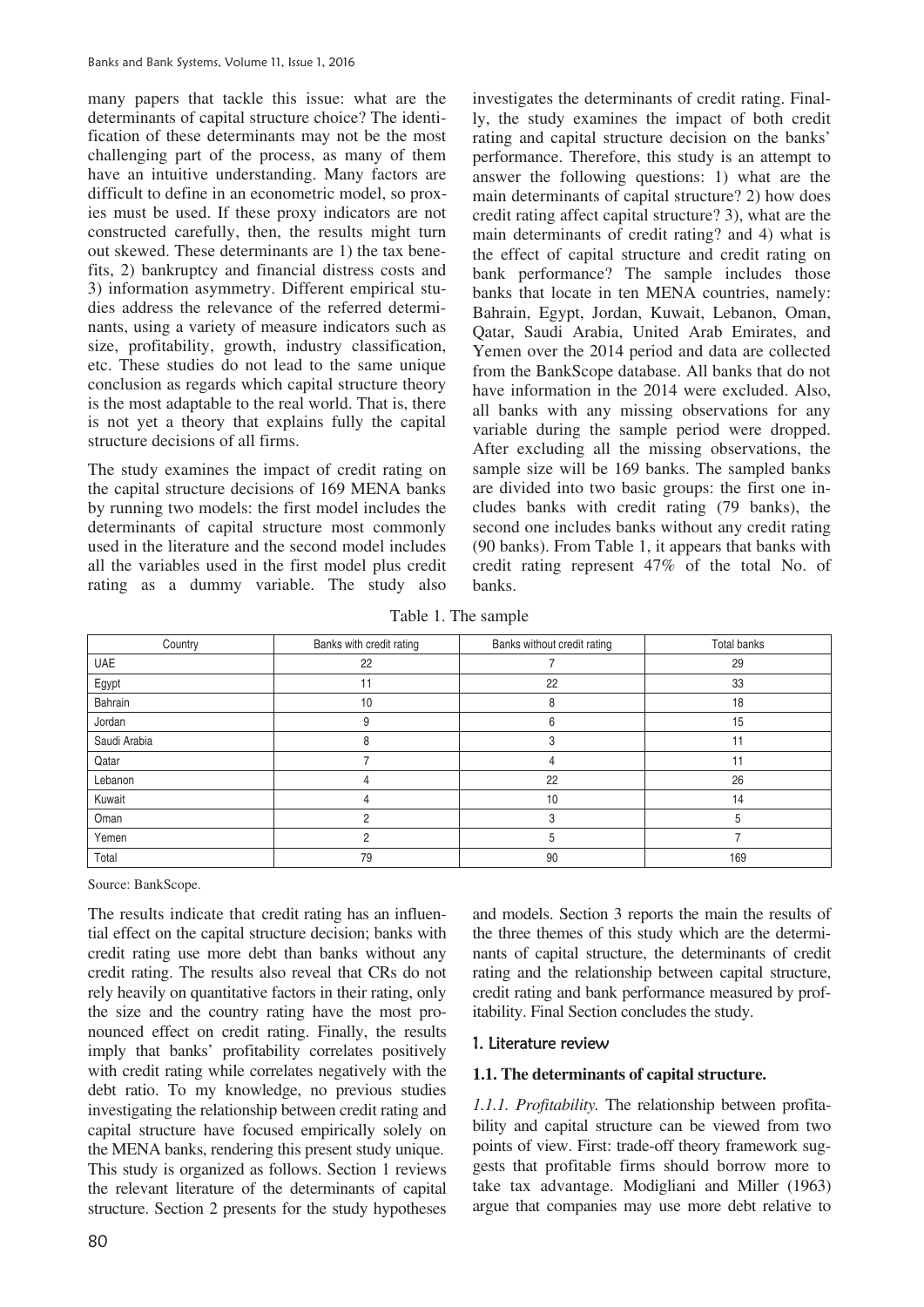order theory views that the firm's need to borrow ei equity to make the best use of the tax deductibility of interest payments, so profitable firms use more debt to obtain tax shields. This positive relationship is supported by the Bowen et al. (1982), Dammon and Senbet (1988) and Givoly et al. (1992). Second: pecking ther long-term or short-term is decreased as the profitability of the firm increases, so there is a negative relationship between profitability and leverage. Myers (1984) and Myers and Majluf (1984) point out that, according to the pecking order theory, retained earnings are considered the first preference for financing firms' investment followed by debt financing and last comes new equity issue, where the cost of issuing new equity is high because of the transaction costs. Consequently, profitability allows firms to use retained earnings rather than external finance. This theoretical negative relation between profitability and leverage is supported by the empirical results of Toy et al. (1974), Kester (1986), Titman and Wessels (1988), Bennett and Donnely (1993), Rajan and Zingales (1995), Booth et al. (2001), Bevan and Danbolt (2002), Michaelas et al. (1999), Fama and French (2002), Bevan and Danbolt (2004), Sogorb-Mira (2005), Lopez-Gracia and Sogorb-Mira (2008), Daskalakis and Psillaki (2008), Psillaki and Daskalakis (2009), Degryse et al. (2012), Palacin-Sanchez et al. (2013) and Mateev et al. (2013).

 he carries, so he may require collateral to save himself. bankruptcy, and also reducing the agency problems. *1.1.2. Asset structure* (*tangibility*)*.* Asset structure is the ratio of fixed assets to total assets and it is used as a proxy for collateral. When a firm requires a loan from a lender, the lender wants to reduce the risk that By increasing collateral, the firm's ability to use debt will increase, the lower the financing costs of the firm, the lower the costs of financial distress in case of The financial distress and agency theory suggests that there is a positive relation between leverage and collateral. The empirical results of Bradley et al. (1984), Titman and Wessels (1988), Rajan and Zingales, (1995), Kremp et al. (1999), and Frank and Goyal (2003) support the positive relation between asset structure and leverage. Booth et al. (2001) and Nivorozhkin (2002), when examining the capital structure in the developing countries, found a negative relation between asset structure and leverage. Chittenden et al. (1996) found a positive relation between asset structure and long-term forms of debt and negative relation with short-term debt. De Jong (1999), Michaelas et al. (1999), Bevan and Danbolt (2004), Sogorb-Mira (2005), Degryse et al. (2012) and Mateev et al. (2013) all confirm the positive relationship between tangible assets and leverage. Degryse et al. (2012) and Mateev et al. (2013) assert that asset structure may affect short-term and long-term debt differently.

*1.1.3. Non-debt tax shield.* Most of the empirical studies examine the relationship between capital structure and non-debt tax shield. DeAngelo and Masulis (1980) extended Miller's (1977) study of non-debt tax shields and found that, apart from interest expenses, depreciation and investment tax credits (non-debt tax shields) could also provide tax benefits to firms. They also argued that a firm with larger non-debt tax shields is expected to use a smaller amount of debt. In his empirical work, Wald (1999) employed the ratio of depreciation expense to total assets and found a negative correlation between leverage and non-debt tax shields. Empirical tests of the non-debt tax shield effect on debt policy are mixed. For example, Givoly et al. (1992), Graham (1996) and Lopez-Gracia and Sogorb-Mira (2008) found a negative relationship between the firm's debt and NDTS supporting DeAngelo and Masulis' (1980) substitutability hypothesis, that is, non-debt tax deductions substitute for the tax shield benefits of debt. Titman and Wessels (1988) findings show that there is a negative relationship between the non-debt tax shield and the leverage. Bradley et al. (1984), Bathala et al. (1994), Jiraporn and Gleason (2007) and Dasilas and Papasyriopoulos (2015) found a positive relationship between leverage and non-debt tax shield. Finally, Degryse et al. (2012) found a negative (positive) relationship between long-term debt (short-term debt) and non-debt tax shield using a sample of Dutch SMEs. On the other hand Ozkan (2001) argues that this proxy might not represent the non-debt tax shield and that firms with higher deprecation ratios would have lower growth opportunities and, therefore, he suggested a positive relationship.

 become due. Negative relation may also exist; the since the sample we examine in this study is banks *1.1.4. Liquidity.* According to Ozkan (2001), liquidity ratio may have unclear impact on leverage. Positive relation may exist between liquidity and leverage because more liquidity increases the firm's ability to meet its short-term financial obligations when they more liquid is the firm, the more incentives to use these assets to finance its investments instead of using debt to finance the investment. Eldomiaty (2007) suggests that there is a negative relationship between leverage and liquidity proxy. Sbeti (2010), Nikolaos et al. (2007) and Ozkan (2001) find a negative relationship between liquidity and leverage. Furthermore, liquidity, it is crucial. Liquidity is measured by using the banking liquidity ratio of net loans to total assets.

 and this diversification reduces the operating risk. *1.1.5. Size.* Rajan and Zingales (1995) point out that the effect of size on leverage is unclear. The trade-off theory argues a positive relation between the firm size and leverage because large firms are more diversified Since the probability of bankruptcy for large firms is small and the bankruptcy cost is low, this encourages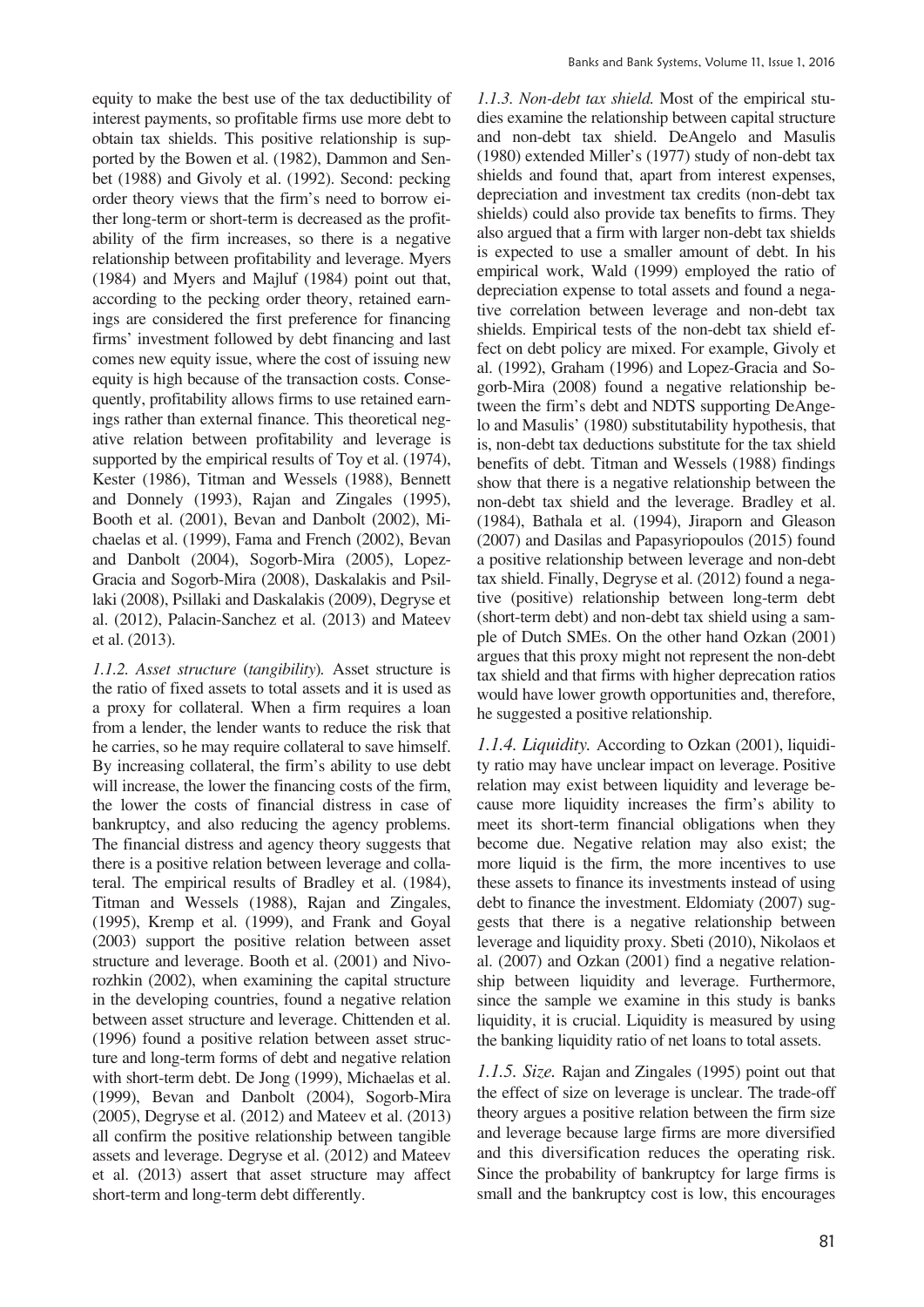large firms to use more debt. Large firms have lower agency costs than smaller firms (Chung, 1993). They may be able to make the best use of economies of scale in issuing long- term debt and can exert bargaining power over creditors (Nguyen and Ramachandran, 2006). Large firms may be able to take advantage of the tax shield, so they require more debt (Deesomsak, Paudyal and Pescetto, 2004). They are easier to access the credit market and borrow at more favorable interest rates (Ferri and Jones, 1979). Large firms do not suffer from information asymmetries with lenders (Cassar and Holmes, 2003). The vast majority of studies find a positive relationship between firm size and leverage both for large firms and SMEs (see Van Dijk, 1997; De Jong, 1999; Fama and French, 2002; Michaelas et al., 1999; Bevan and Danbolt, 2004; Sogorb-Mira, 2005; Hall et al., 2004; Lopez-Gracia and Sogorb-Mira, 2008; Psillaki and Daskalakis, 2009; Degryse et al., 2012; Palacin-Sanchez et al., 2013: Dasilas and Papasyriopoulos, 2015). Akhtar and Oliver (2009) find a similar relationship for both multinational and domestic Japanese firms. Furthermore, studies in the emerging market found a similar results to the previous ones such as Huang and Song (2006), Booth et al. (2001) and Rajan and Zingales (1995) all support a positive relationship. On the other hand, the pecking order theory postulates a negative relation between the firm's size and leverage. Small firms prefer to use short-term debt as they pay more than large firms to obtain equity or long-term debt. Small firms tend to use a large amount of short-term debt because of the lower costs associated with this type of financing (Titman and Wessels, 1988). Another reason is related to the cost of information gathering and monitoring, where it will be difficult for the lender to generate the required information about large firms that spread their transactions in many areas, but it is easy to collect comprehensive information on small firms, as a result, small firms tend to use more bank debt (Ojeh and Manrique, 2005). This inverse relation is consistent with the empirical studies of Kester (1986), Kremp et al. (1999), and Titman and Wessel (1988) while Bevan and Danbolt (2002) and Dasilas and Papasyriopoulos (2015) found that the relation between size and debt will depend on the proxy used to measure the leverage (short-term debt, long-term debt and total debt). Size of the bank will be measured as the natural logarithm of total assets, same measure used by Homaifar et al. (1994).

*1.1.6. Inflation.* During inflationary periods the real cost of debt decreases. This positive relation is suggested by Jaffe (1978), DeAngelo and Masulis (1980), and Modigliani (1982). Inflation rate is measured by using the consumer price index for each country during the sample period of 2004.

 lenders will ask for higher return. Some studies such versely related to the use of debt, since the financial three years. *1.1.7. Operating risk.* Frank and Goyal (2009) argue that companies with volatile stock are expected to be riskier due to the fact that prices reflect the business risk of the bank. Both the pecking order theory and the trade-off theory predict a negative relationship between the risk and leverage. Higher risk means that the probability of paying their debt is less and, hence, as Bradley et al. (1984), Titman and Wessels (1988), Walsh and Ryan (1997), Kremp et al. (1999), and Booth et al. (2001) suggest that operating risk is indistress increase as a result of the unstable earnings. Also firms' accumulation of cash during periods of stable earnings increases, in order to be able to operate in periods of low earnings, and meet the unexpected conditions (Gaud et al., 2005). Operating risk will be measured by using the standard deviation of total operating income for the bank of the last three years divided by the mean of operating income for those

*1.1.8. Growth opportunities.* The relationship between growth opportunities and the leverage is ambiguous. Negative relationship is expected according to agency theory, where growth opportunities reduce the liquidation value (collateral asset), since those growth opportunities are intangible. Consequently, the firm ability to use debt is limited. However, the pecking order theory postulates that there is a positive relation, where in the growth stage, firms require more money to fund their investment, as a result, highly growing firms may tend to use more debt to finance their investment. The contradiction is not only between different theories, but also among different empirical studies (Myers, 1977; Titman and Wessels, 1988; Rajan and Zingales, 1995; Barclay and Smith, 1996; and Bevan and Danbolt, 2002) found a negative relation between growth opportunities and debt. The studies of Graham and Harvey (2001), Fama and French (2002), Jiraporn and Gleason (2007) and Lopez-Gracia and Sogorb-Mira (2008) also verify the negative relationship between growth opportunities and leverage. On the other hand, a positive relation is consistent with empirical studies of Myers and Majluf (1984) and Michaelas et al. (1999). Moreover, firms that grow are more likely to experience a strain on their internal funds and more likely to resort to external finance, preferably, debt (Mateev et al. 2013). Michaelas et al. (1999), Sogorb-Mira (2005), Degryse et al. (2012), Palacin-Sanchez et al. (2013) and Dasilas and Papasyriopoulos (2015) confirm that growth opportunities have a positive impact on leverage of Greek listed firms. In addition, Chen (2004) also finds a positive relationship in a sample of Chinese companies. Furthermore, Al-Sakran (2001) finds that the effect of growth on leverage is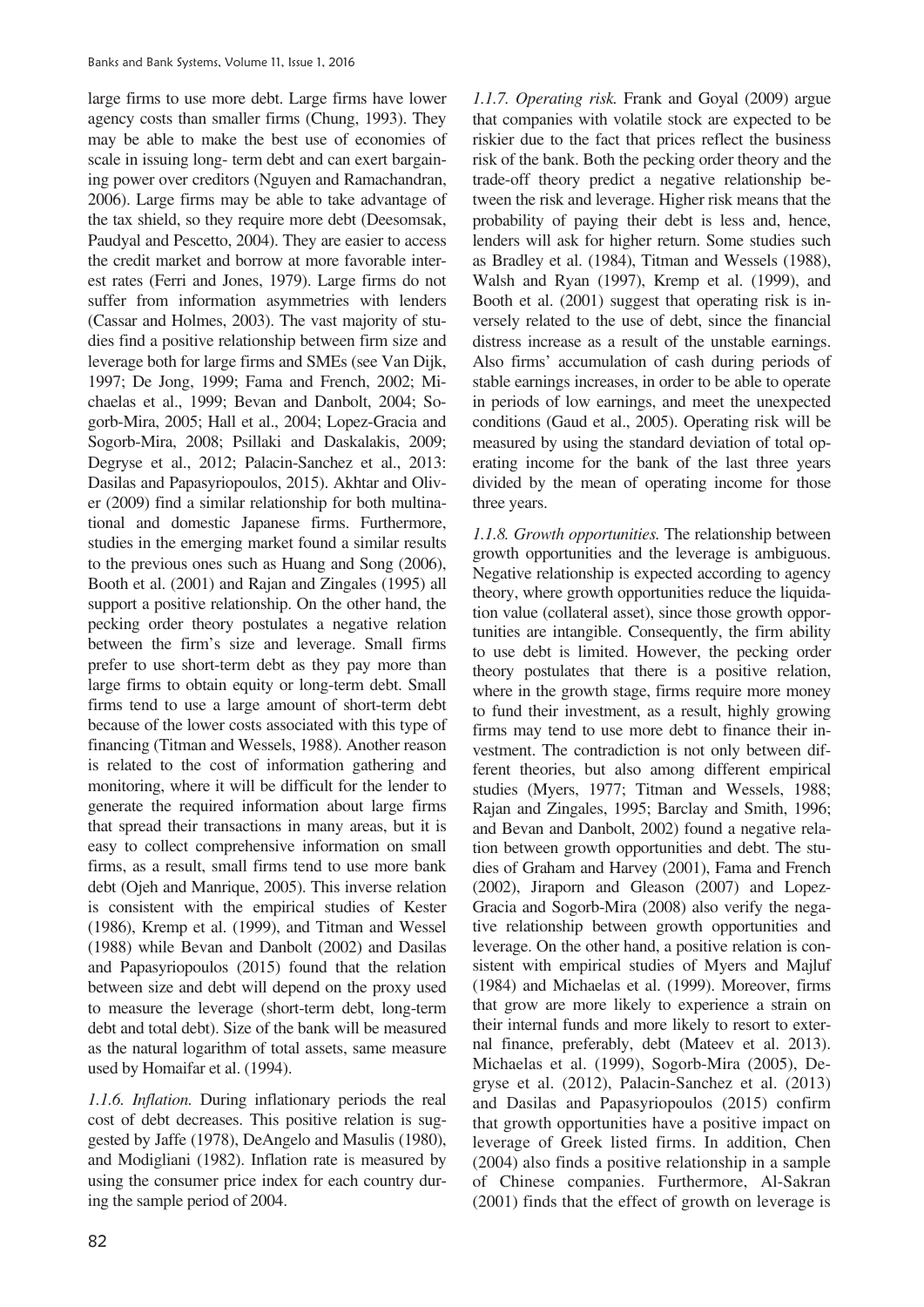negative for certain sectors and insignificant for (2000) found mixed evidence, where the relation others. This could be interpreted as that companies in different industries have different relationship between leverage and growth. However, Chittenden et al. (1996), Jordan et al. (1998), and Ozkan will depend on the measurement of debt either by total debt or short-term debt or long-term debt. This is supported by the results of Bevan and Danbolt (2002) which indicate that growth opportunities are positively related to short-term debt and negatively to long-term debt. Growth opportunities are measured as the percentage change in total assets (Titman and Wessels, 1988).

#### **1.2. The determinants of credit rating.**

 *1.2.1. Leverage.* Firms finance their operations with pecking order theory. liabilities and equity. In general, as you increase the level of debt in the capital structure of an entity, other variables hold constant, the company becomes riskier. Therefore, we expect a negative relationship between credit rating and debt level. According to Bouzouita and Young (1998), a high level of leverage increases the probability of default and the adverse variations in underwriting and/or economic conditions may, therefore, affect the rating. Shiu and Chiang (2008) add that a firm with high debt tends to have a high financial uncertainty and, consequently, high risk of insolvency. Cantor and Packer (1997), Blum, Lim and Mackinlay (1998), Adams et al. (2003), Gray et al. (2006) and Dasilas and Papasyriopoulos (2015) argue that high level of leverage may be associated with greater uncertainty, consequently, increasing the probability of bankruptcy, which results in decreasing the likelihood that firms will be rated. On the other hand, Kemper (2011) finding shows that credit rating is not a first order concern of capital structure decisions, and that the model does not hold through the different classes of credit rating. However, Shen et al. (2012) find that the effects between credit rating on capital structure persist significantly in the context of trade-off and

*1.2.2. Profitability.* Generally, a profitable firm has a greater ability to generate cash to meet its financial obligations (Gray et al., 2006). In this context, we expect a positive relationship between credit rating and profitability. According to Bouzouita and Young (1998), "profitability reflects the ability of management to maintain strong operation and adequate pricing". In this sense, companies that experience a sustained increase in the level of their surplus are more likely to receive a better rating. Adams et al. (2003) point out that examination of profitability enables financial analysts and industry regulators to assess a firm's ability to invest annual surpluses efficiently in order to generate new business. Furthermore, measures of profitability also provide insights into management's ability to control expenses effectively and to set competitive rates of premium. Measuring profitability provides an indication of the extent to which firms can invest money in an efficient way. The greater the profitability, the lower the insolvency risk and, consequently, the better the firms' credit rating (Brotman, 1989, Bouzouita and Young, 1998; Adams et al., 2003; and Gray et al., 2006).

*1.2.3. Liquidity.* According to Carson and Scoot (1997) and Bouzouita & Young, (1998), a high degree of liquidity enables the insurer to meet unexpected needs for cash without having to sell assets at a discounted value". In general, higher liquidity indicates that a firm has a better ability to cover short-term liabilities with current assets that can be transformed into money much faster than long-term assets (Roje, 2005). Empirical evidence shows that liquidity is an important factor in the corporate decision to obtain a credit rating (Adams et al., 2003).

*1.2.4. Size.* As observed in business practice, large companies have easier access to credit and are considered important for the economy of a country as a whole. Thus, they tend to receive aid from the government, as they are too big to fail. Moreover, Bouzouita and Young (1998, p. 27) argue that "large companies are better able to sustain unfavorable changes in economic conditions". Bhojraj and Sengupta (2003) agree when they mention that large companies have high rating because of their low market risks. Kim and Gu (2004) found a positive relationship between size and rating. According to these authors, this is due to their better ability to minimize the impact of economic, social, and political changes. According to Blum, Lim and Mackinlay (1998), larger firms tend to be more diversified and have easier access to capital markets, so their ability to face financial difficulties is high as a result they are more likely to receive a higher credit rating. This is consistent with Bouzouita and Young (1998), who suggest that larger firms depend on economies of scale in their operations and have managerial expertise that enables the firm to overcome financial difficulties.

 view, Bouzouita and Young (1998, p. 26) claim that *1.2.5. Growth.* More growth opportunities mean more future cash flow, less future uncertainty and less insolvency risk. According to Pottier and Sommer (1999) and Adams et al. (2003), higher growth opportunities are associated with higher credit rating. In the same "firms who experience a sustained increase in the level of their surplus are more likely to receive a better rating".

 higher the interest coverage ratio, the higher the credit *1.2.6. Interest coverage.* According to Blum, Lim and Mackinlay (1998) and Gray et al. (2006), the rating. Higher interest coverage means that firms are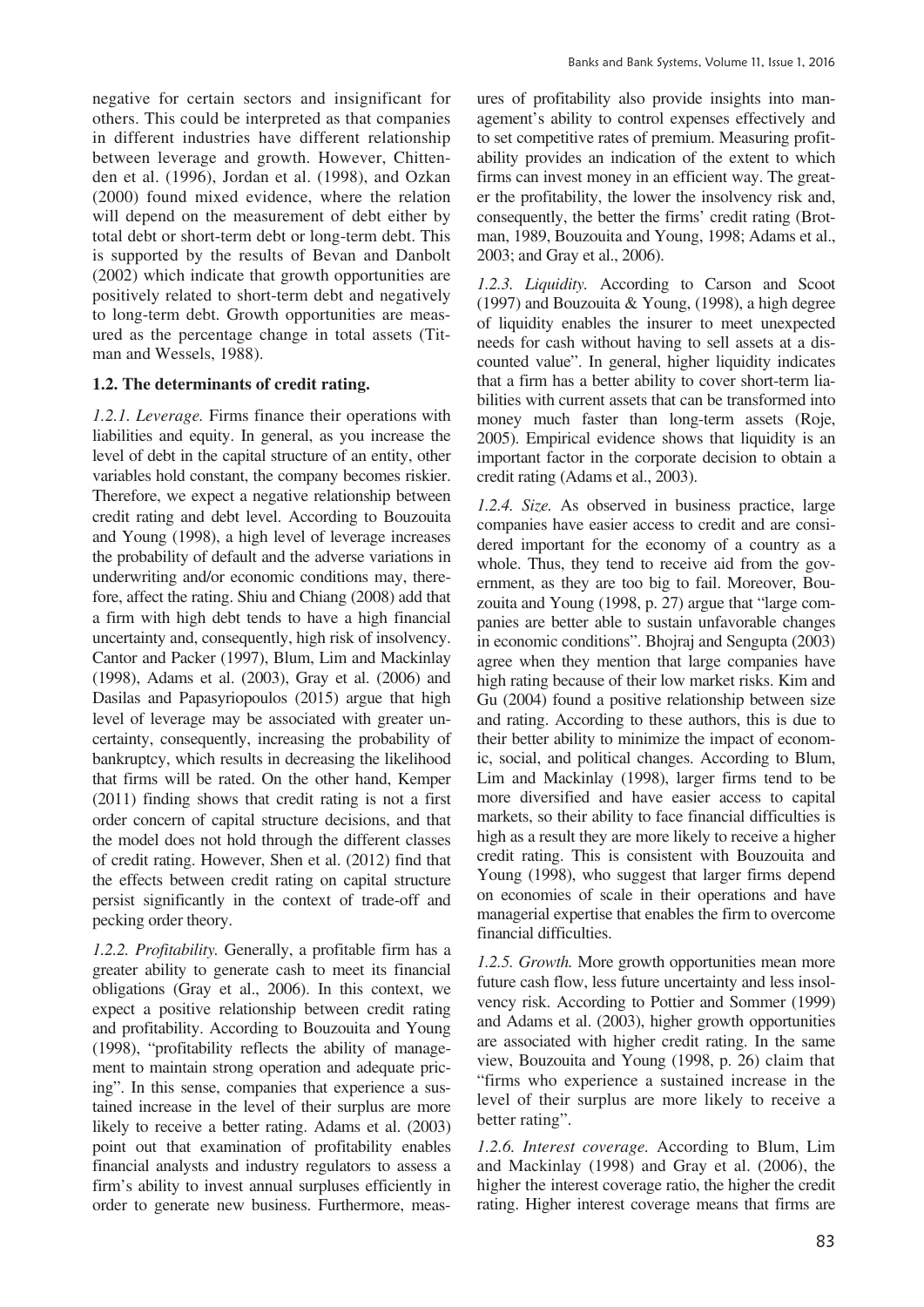associated with lower risk. The interest coverage ratios attempt to capture a company's ability to generate cash flow to pay interest expenses (Murcia coverage may represent high risk. able to meet their financial obligations and this will be et al. 2014). Therefore, we expected financial coverage to be positively correlated to a credit rating. According to Gray et al. (2006), credit rating tends to be highly sensitive to a firm's interest coverage ratio; thus, firms with higher coverage ratios are likely to have higher credit rating. For Ashbaugh-Skaife, Collins and LaFond (2006), as a company's operating cash flow declines, the default risk increases, leading to lower credit rating. Thus, a low level of financial

 other non-financial corporations, so they are more *1.2.7. Country rating.* Borensztein, Cowan, and Valenzuela (2006) point out that there is a positive relationship between sovereign rating and bank rating. Banks are highly leveraged than any sensitive to the fluctuations in the macro conditions related to sovereign defaults, also, banks are greatly affected by sovereign defaults, especially when part of the bank portfolios are public liabilities.

 results of such studies. The purpose for this study continues. **1.3. Capital structure, credit rating and bank performance.** Most empirical studies that analyze the relationship between capital structure and firm performance have been done for individual countries, thus, limiting the generalizability of the is to fill the gap related to capital structure and bank performance in the MENA area. Some studies have concluded that the relationship between capital structure and firm performance is both positive and negative (Tian et al., 2007; Tsangyaa et al., 2009; Saeedi and Mahmoodi, 2011; Abor, 2005; Oke and Afolabi, 2008), others concluded that the relationship is negative (Narendar et al., 2007; Pratheepkanth, 2011; Shah, et al., 2011; Onaolapo and Kajola, 2010). Yet, other studies have documented a positive relationship (Shoaib and Siddiqui, 2011; Aman, 2011; Chowdhury and Chowdhury, 2010; Omorogie and Erah, 2010; Akintoye, 2008). With these mixed and conflicting results, the quest for examining the relationship between capital structure and firm performance has remained a puzzle and empirical study able to meet their financial objegators and this will be to meet their financial of the meet to were approaching to the summatrition attemtion and the summatrical states and 2004. There is a population of the summatrical

**2.1. Study hypotheses.** This study tests the following hypotheses:

 *H1*: There is a positive association between capital structure and profitability.

*H2*: There is a positive association between capital structure and tangibility.

*H3*: There is a positive association between capital structure and non-debt tax shield.

*H4*: There is a positive association between capital structure and liquidity.

*H5*: There is a positive association between capital structure and bank size.

*H6*: There is a positive association between capital structure and inflation.

*H7*: There is a positive association between capital structure and operating risk.

*H8*: There is a positive association between capital structure and growth opportunities.

*H9*: There is a negative association between leverage and credit rating.

*H10*: There is a positive association between profitability and credit rating.

*H11*: There is a positive association between liquidity and credit rating.

*H12*: There is a positive association between bank size and credit rating.

*H13*: There is a positive association between growth rates and credit rating.

*H14*: There is a positive association between interest coverage and credit rating.

*H15*: There is a positive association between country rating and credit rating.

*H16*: There is a significant relationship between capital structure, credit rating and bank performance.

 test the impact of credit rating on the bank leverage. **2.2. Models.** *2.2.1. The determinants of capital structure decisions.* The study aims to examine the main determinants of capital structure taking into account the effect of credit rating. To do this, two models are set. The first one includes the most commonly used variables in determining the leverage. The second includes the variables included in model (1) in addition to credit rating to

Model (1):

$$
DEBT = \alpha + \beta_1 PROF + \beta_2 TANG + \beta_3 LIQ + \beta_4 NDTS + \beta_5 INF + \beta_6 RISK + \beta_7 SIZE + \beta_8 GRO + \varepsilon. \tag{1}
$$

Model (2):

$$
DEBT = \alpha + \beta_1 PROF + \beta_2 TANG + \beta_3 LIQ + \beta_4 NDTS + \beta_5 INF + \beta_6 RISK + \beta_7 SIZE + \beta_8 GRO + \beta_9 CR + \varepsilon. \tag{2}
$$

Where *DEBT* is a measure of capital structure and is the ratio of fixed assets to total assets, *NDTS* is nonmeasured by the ratio of total debt to total assets, debt tax shield and is measured by dividing depreci-*PROF* is the profitability and measured by return on ation on total assets, *LIQ* denotes to liquidity and is equity, *TANG* is the tangibility and is measured by measured by the ratio of net loans to total assets,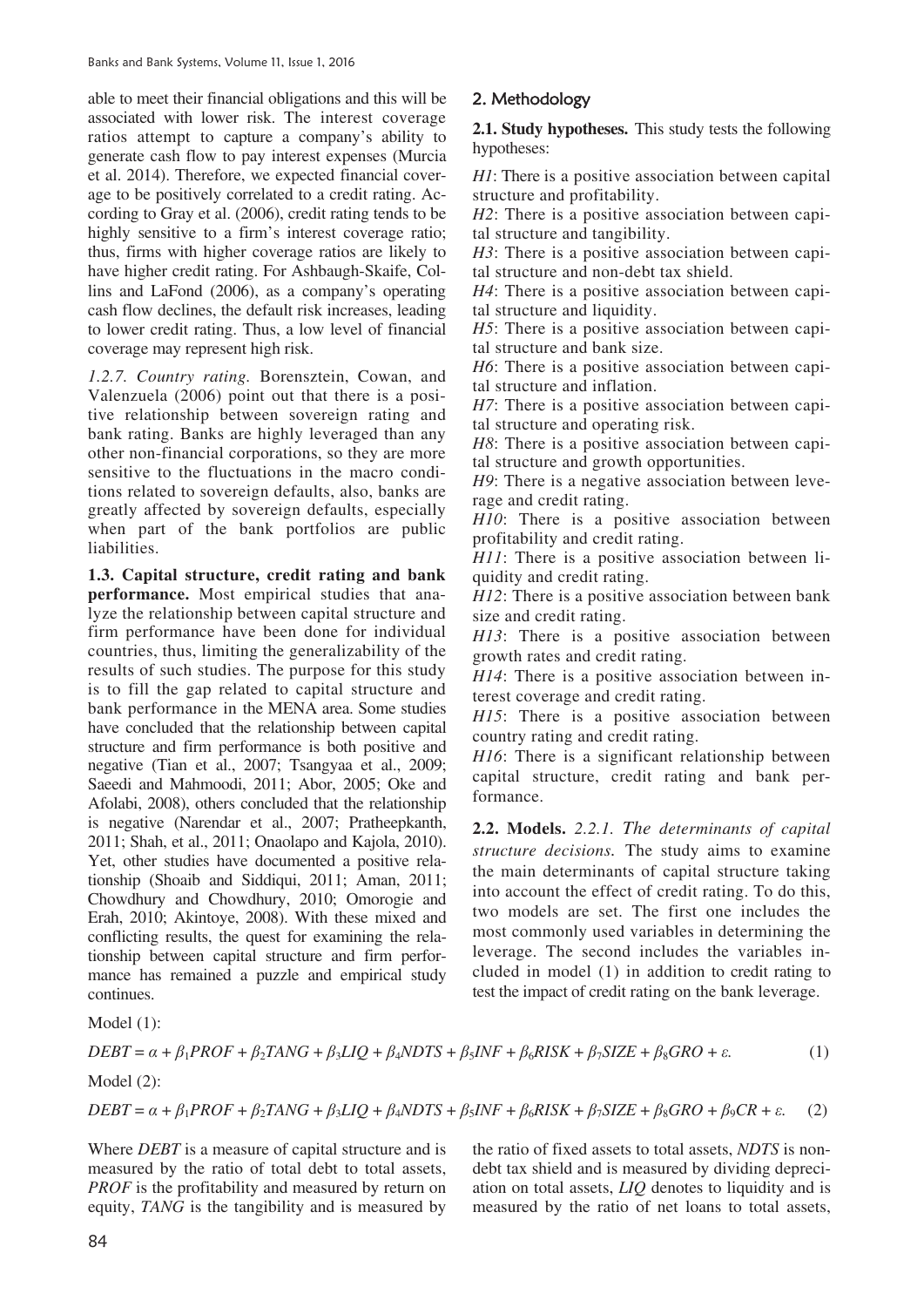*INF* is inflation rate, *RISK* is measured by the variance coefficient of operating income, *SIZE* is the natural logarithm of total assets, *GRO* is growth and is measured by percentage change in total assets, *CR* is credit rating and is a dummy variable (equal to 1) for banks with credit rating and (equal to 0) for banks without any credit rating. The dependent variable used in this paper is the debt ratio (*D*/*TA*). According to the agency, cost theory of capital structure, high leverage are expected to reduce agency cost, reduce inefficiency and, eventually, lead to improvements in firm's performance. Berger (2002) argues that an increase in the leverage ratio should result in lower agency costs outside equity and improve firm's performance, all other things being equal. From the analysis above, an inverse relationship is expected to be between leverage and firm performance.

*2.2.2. The Determinants of credit rating.* The study also investigates the determinants of credit rating using a logistic regression model, where the dependent variable takes 1 for all banks with credit rating and 0, otherwise. A binary logistic regression is modelled as follows:

$$
CR = \alpha + \beta_1 LEV + \beta_2 PROF + \beta_3 LIQ + \beta_4 SIZE ++ \beta_5 GRO + \beta_6 COV + \beta_7 CORA + \varepsilon,
$$
 (3)

where *CR* is credit rating and is a dummy variable (equal to 1) for banks with credit rating and (equal to 0) for banks without any credit rating, *COV* is the interest coverage and is measured by the ratio of earnings before interest and tax to interest expense, and *CORA* is the country rating and is measured by the foreign currency long-term rating and is a categorical variable that is equal to 1 for banks with A, 2 for BBB, 3 for BB and 4 for B rating.

*2.2.3. The impact of credit rating and capital structure decision on banks' profitability.* The effect of capital structure decision and credit rating on the performance of the bank is examined in this study. The return on asset (ROA) as a measure of profitability is regressed against the ratio of total debt to total assets as a measure of leverage. The credit rating is added as a dummy variable (takes 1) for banks with credit rating and (takes zero) for banks without any credit rating. The bank size is used as a control variable. The following model is used:

$$
PROF = \alpha + \beta_1 LEV + \beta_2 CR + \beta_3 SIZE + \varepsilon. \tag{4}
$$

*2.2.4. Measurement of capital structure.* In this study, capital structure is measured by the ratio of total debt divided by total assets. Chittenden et al. (1996) argue that the use of total debt will make it difficult to identify exactly the effect of total debt on leverage, where long-term debt and short-term debt will have different impacts on some independent variables such as the size, collateral asset and growth opportunities. As a result of data limitation, the study will measure debt by using book values rather than market values. It is supposed to be better to use the market values than the book values. But most of the empirical studies use the book value, where it is found that there is a highly correlation between the book value of debt and the market value of debt, and the difference will be very small. Therefore, the book value of debt can be used instead of the market value.

#### 3. Empirical results

**3.1. Descriptive statistics.** Table 2 presents the descriptive statistics of the study variables. On average, banks have a debt ratio of about 52.2%. The debt ratio variation across the sample was large, ranging from a maximum 68.13% and a minimum of 6.88%. With regards to the explanatory variables, the average size is 14.03% with median of 11.95% and standard deviation of 1.49. The correlation results (not enclosed) show that the multicollinearity problem does not exist as the highest correlation coefficient is -0.298 between size and tangibility.

| Variable             | Max   | Min      | Mean  | Median | St. deviation |
|----------------------|-------|----------|-------|--------|---------------|
| Leverage             | 68.13 | 6.88     | 52.19 | 58.65  | 14.71         |
| Profitability        | 18.35 | 0        | 2.55  | 1.89   | 3.65          |
| Tangibility          | 0.118 | 0        | .0144 | 0.02   | 0.01          |
| Non-debt tax shield  | 0.936 | 0        | 0.075 |        |               |
| Liquidity            | 74.83 | 0        | 31.41 | 30.2   | 12.36         |
| Inflation            | 13.55 | 0.45     | 3.88  | 3.49   | 2.57          |
| <b>Risk</b>          | 1.86  | 0.08     | 0.188 | 0.15   | 0.12          |
| Size                 | 19.29 | 10.02    | 14.03 | 11.95  | 1.49          |
| Growth opportunities | 93.36 | $-40.39$ | 23.45 | 12.86  | 11.42         |

Table 2. The descriptive statistics

 Note: Leverage is measured by the ratio of total debt to total assets, Profitability is measured by return on equity, Tangibility is measured by measured by the ratio of net loans to total assets, Inflation: inflation rate, Risk is measured by the variance coefficient of operating the ratio of fixed assets to total assets, NDTS is non-debt tax shield and is measured by dividing depreciation on total assets, Liquidity is income, Size is the natural logarithm of total assets, Growth opportunities are measured by percentage change in total assets.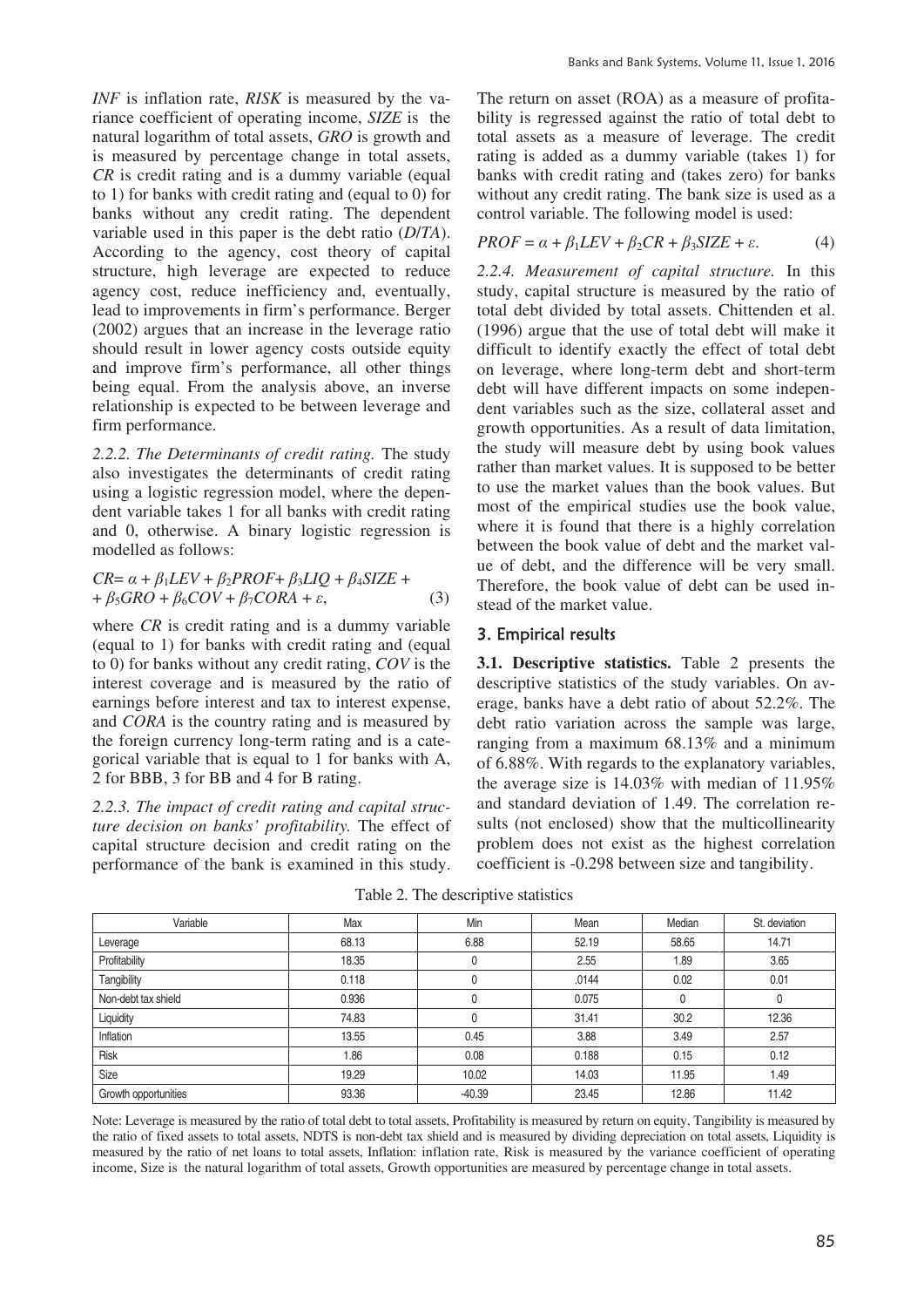Kremp et al. (1999), and Frank and Goyal (2003). From Table 3, it is found that tangibility has the **3.2. Regression results.** The results from Table 3 indicate a significant positive relationship at 1% between credit rating and leverage. The effect of adding credit rating into the model is clear, as the adjusted R square increased from 0.575 to 0.628 indicating that adding credit rating to the model adds more explanatory power. Table 3 shows that profitability has a significant negative relation between the profitability and the gearing. This result is consistent with the pecking order theory and, also, matches with the empirical results of Titman and Wessels (1998), Rajan and Zingales (1995), Booth et al. (2001) and Bevan and Danbolt (2002), but it contradicts with the tradeoff theory and the empirical results of Bowen et al. (1982), Givoly et al. (1992) where profitable firms should use more debt to benefit from the tax shield. Table 3 also shows that the relationship between tangibility and leverage is negative and statistically significant. This matches with the results of Booth et al. (2001) and Nivorozhkin (2002) who investigate the determinants of capital structure on developing countries and find that tangibility is inversely related to debt. The result differs from the predicted sign of the pecking order theory and tradeoff theory and the empirical evidence that supports the positive relation between tangibility and gearing such as Titman and Wesels (1988), Rajan and Zingales (1995), biggest coefficient indicating the importance of tangibility in the capital structure decision and the degree to which capital structure is influenced by tangibility. The result of non-debt tax shield (NDTS) matches with the tradeoff theory indicating that there is a significant positive relation between the NDTS and leverage. This result, also, is in accordance with the empirical results of Haugen and Senbet (1986) and Mackie-Mason (1990). Liquidity is expected to have a negative relationship with leverage. But the result in Table 3 indicates that liquidity has an insignificant positive correlation with the debt ratio. According to the pecking order theory, more liquidity results in lower leverage. Inflation rate: inflation rate measured by consumer price index (CPI) has a significant positive relation with debt ratio as a result of reducing the cost of debt during the inflationary periods. This is consistent with the results of Homaifar et al. (1994). For operating risk, banks with relatively high operating risk will have incentives to lower their leverage. This significant negative relation matches with the tradeoff theory, since increasing earnings volatility increases the likelihood of financial distress, then, the use of debt will be limited. The result is the same with the result obtained by Titman and Wessels (1988), Kremp et al. (1999), Booth et al. (2001) and Dasilas and Papasyriopoulos (2015).

86

|  |  | Table 3. The determinants of capital structure |  |  |  |
|--|--|------------------------------------------------|--|--|--|
|--|--|------------------------------------------------|--|--|--|

| Variables           | Coefficient (without credit<br>rating) | Coefficient (with<br>credit rating) |
|---------------------|----------------------------------------|-------------------------------------|
| Constant            | $6.99***$                              | $7.22***$                           |
| Profitability       | $-2.79***$                             | $-3.26***$                          |
| Tangibility         | $-0.29***$                             | $-0.349*$                           |
| Non-debt tax shield | $3.84**$                               | $4.35***$                           |
| Liquidity           | 0.047                                  | 0.015                               |
| Inflation           | 0.31                                   | $0.96**$                            |
| <b>Risk</b>         | $-6.93***$                             | $-10.95**$                          |
| Size                | $-1.22*$                               | $-8.89***$                          |
| Growth              | $0.13**$                               | $0.085**$                           |
| Credit rating       |                                        | $9.15***$                           |
| F-value             | 24.87 ***                              | 38.55***                            |
| Adjusted R square   | 0.575                                  | 0.628                               |

 assets, Profitability is measured by return on equity, Tangibility is measured by the ratio of fixed assets to total assets, NDTS is non-debt tax shield and is measured by dividing depreciation on total assets, Liquidity is measured by the ratio of net loans to total coefficient of operating income, Size is the natural logarithm of Note: Leverage is measured by the ratio of total debt to total assets, Inflation: inflation rate, Risk is measured by the variance total assets, Growth opportunities are measured by percentage change in total assets, and Credit rating is a dummy variable (equal to 1) for banks with CR and (equal to 0) for banks without any CR. \*\*\* 1%; \*\*5%; \*10%.

 the evidence of Rajan and Zingales (1995), Booth et There is a conflicting evidence regarding the relation between leverage and the size. The result in Table 3 presents a significant negative relation between the size of the bank and leverage. The pecking order theory indicates a negative relation, and the empirical results of Kester (1986), Titman and Wessels (1988), and Kremp et al. (1999) also find the same negative relation. But this contradicts with the positive relation between the size and the debt ratio suggested by the tradeoff theory and supported by al. (2001), and Bevan and Danbolt (2002). Growth opportunities: the result in Table 3 is consistent with the assumptions of the pecking order theory, where there is a significant positive relation between growth opportunities and the debt ratio. More growing firms will use internally generated funds as a result of growth; those highly growing firms will seek for an external source of finance to be able to finance their growth. The results match with the results of Michaelas et al. (1999), and Bevan and Donbolt (2002), but contradict the tradeoff theory and also the empirical evidence of Titman and Wessels (1988) and Rajan and Zingales (1995). In addition, there is a positive relation between credit rating and leverage and this relation is highly significant at 1%. The coefficient of credit rating is large (9.15) meaning that banks with credit rating will issue debt by 9.15% more than banks without credit rating can issue. The result is considered a confirmation of the results of Graham and Harvey (2001) who point out that credit rating is the second most important factor after maintenance of financial flexibility in the decision to issue more debt, and Kis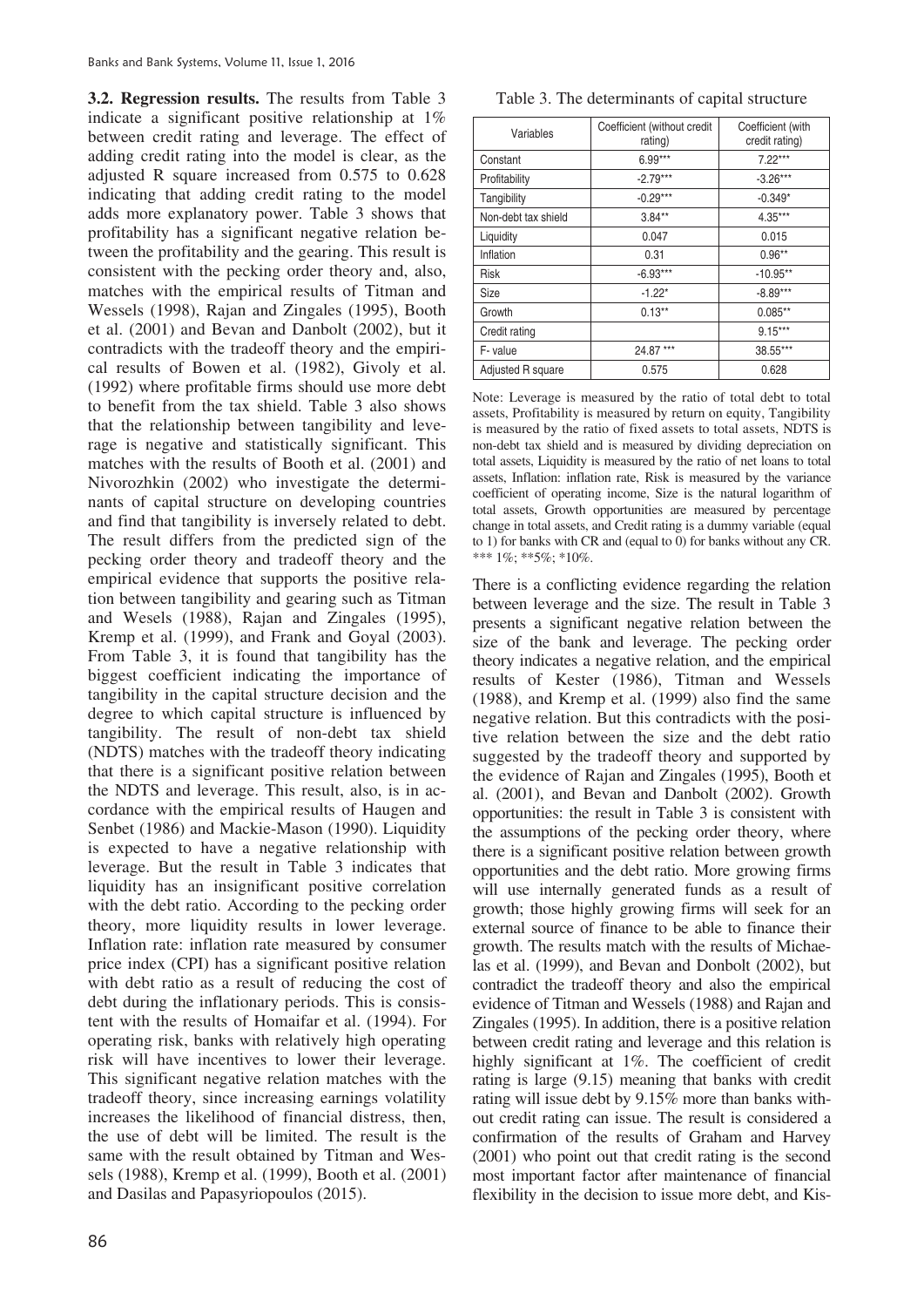gen (2006) who argues that credit rating is very important in the leverage decision.

 Table 4 shows that there are only two variables that are significant in determining credit rating, those variables are the size of the bank and foreign currency long-term rating as a measure for country rating. Size: there is a significant positive relationship between the bank size and the probability of the bank to be rated as the bank size increases the likelihood that banks will be rated increases and this is consistent with previous studies of Blum et al. (1998). Country rating: there is a significant positive relation between the country rate and the likelihood that banks will be rated. Any increase in the country rate from one grade to a higher grade will increase the probability of banks located in this country to be rated and this matches with the results of Borensztein et al. (2006).

|  |  | Table 4. The determinants of credit rating |  |  |  |
|--|--|--------------------------------------------|--|--|--|
|--|--|--------------------------------------------|--|--|--|

| Variables            | Coef        | Exp(B) |
|----------------------|-------------|--------|
| Leverage             | .085        | 1.088  |
| Profitability        | .173        | 1.129  |
| Liquidity            | $-.028$     | .992   |
| Size                 | 1.398***    | 3.779  |
| Growth opportunities | $-.009$     | .989   |
| Interest coverage    | $-161$      | .877   |
| Country rating (1)   | $-7.190***$ | .000   |
| Country rating (2)   | 4.723***    | 80.465 |
| Country rating (3)   | 5.466***    | 92.911 |
| Country rating (4)   | $2.321***$  | 18.933 |

Note: Leverage is measured by the ratio of total debt to total assets, Profitability is measured by return on equity, Liquidity is measured by the ratio of net loans to total assets, Size is the natural logarithm of total assets, Growth opportunities are measured by percentage change in total assets, Interest coverage is measured by the ratio of earnings before interest and tax to interest expense, and Country rating is measured by foreign currency long-term rating will be used as a proxy for country rating and is a categorical variable which takes a value of 1 for banks with foreign currency long term rating A, 2 for BBB, 3 for BB and 4 for B rating. \*\*\*1%.

with bank profitability. The results in Table 5 indicate that there is a negative relation between the debt ratio and the banks' profitability and this relationship is significant at 1% level. In addition, there is a positive relationship between credit rating and the profitability of banks and the result is statistically significant at 1% level. The size is positively and significantly associated

Table 5. The relationship between capital structure, credit rating and bank profitability

|               | Coefficient |
|---------------|-------------|
| Constant      | 11.352***   |
| Leverage      | $-0.838***$ |
| Credit rating | $0.627***$  |
| Size          | $0.862***$  |

| test | 35.34*** |
|------|----------|
|      | 0.597    |

Note: Leverage as a proxy for capital structure is measured by total debts to total assets. Credit rating is a dummy variable (equal to 1) for banks with credit rating and (equal to 0) for banks without any credit rating. Size is the natural logarithm of total assets, Growth opportunities are measured by percentage change in total assets, \*\*\* 1%.

#### Conclusion

 found that banks' profitability significantly and nega-The main purpose of the study is to: 1) examine the impact of credit rating on capital structure decisions of MENA banks, 2) identify the determinants of credit rating, and 3) examine the effect of credit rating and capital structure on banks' profitability. The effect of credit rating is an important determinant besides the traditional determinants that are most commonly used by the academic literature. This has been achieved by regressing capital structure (measured by the ratio of total debt to total assets) against: profitability, tangibility (the ratio of fixed assets to total assets), size of the bank (natural logarithm of total assets), non-debt tax shield, liquidity of the bank (the ratio of net loans to total assets), inflation rate, operating risk (variance coefficient of operating income), growth opportunities (percentage change in total assets), and, finally, credit rating (a dummy variable equals to 1 for banks with credit rating and zero, otherwise). Capital structure is found to be significantly positively correlated with non-debt tax shield, inflation rate, growth opportunities, and credit rating, and significantly negatively correlated with profitability, tangibility, operating risk, and size. The findings of this study support the hypothesis of credit rating as a determinant in firms' choice of capital structure. Finally, the study tively correlated with the debt ratio, and positively correlated with credit rating, but this correlation is not significant.

This study has an implication on investors in their decisions to invest in the banking industry. It is also helpful for policy makers to understand how bank's capital structure behaves so they could take into consideration when issuing new regulations such as Basel III. On the other hand, this study has some limitations.

 ferences in jurisdiction between the countries may One of these limitations is data availability as credit rating is available only for one year, so future research can generate better results if they use the rating data of different years. A risk with the present study is also at there the sample may not be totally homogenous; difaffect firms' capital structure decisions differently. Future research can study whether the influence of credit rating in the capital structure choice of firms varies for different industries. Another possibility is to increase the number of firms in the sample, including firms from developing and developed countries.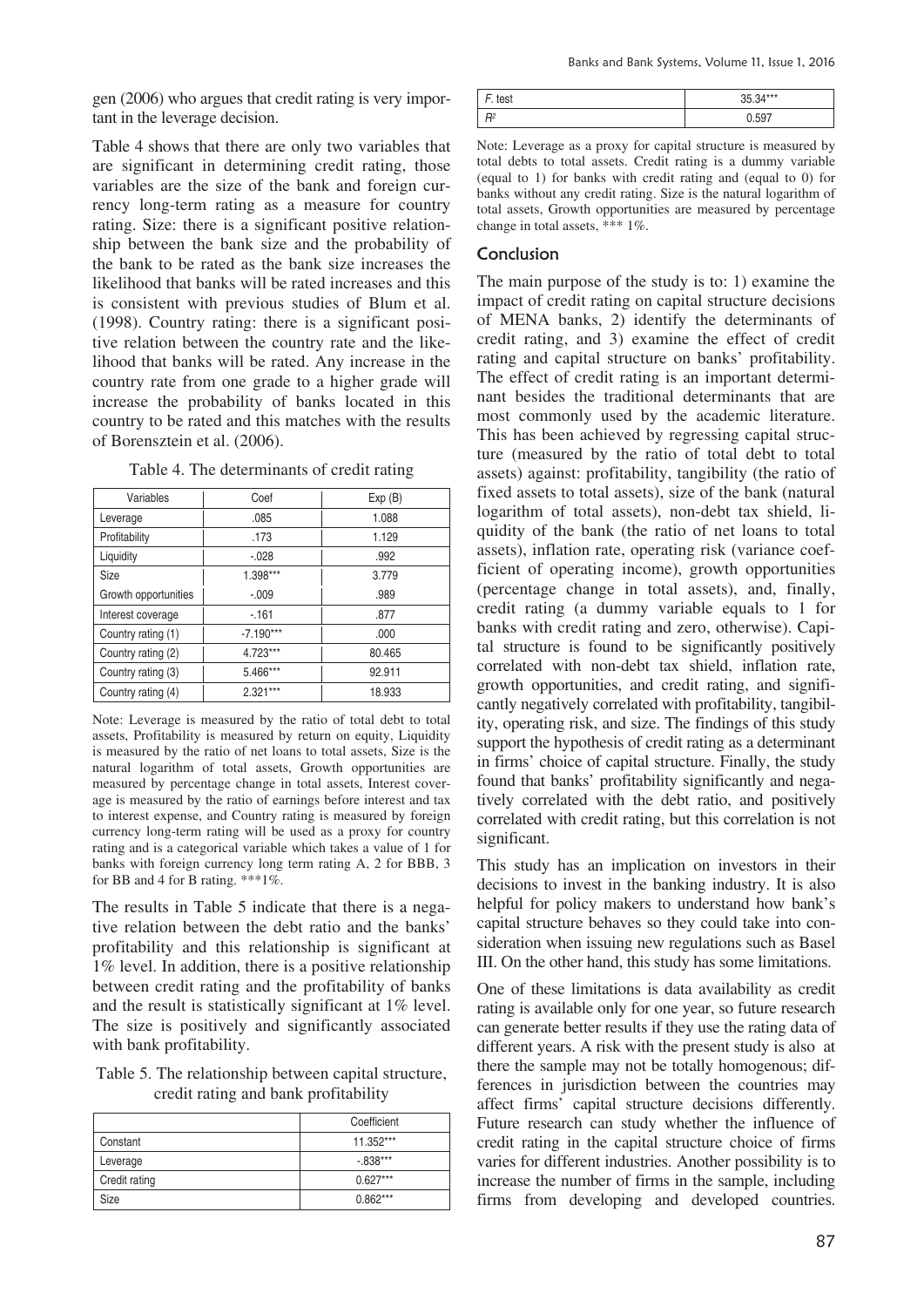Another extension of the present study would be to any differences between the impacts of rating con- $CRA$  (e.g., Moody's) and see whether there are

credit rating should be tested too. employ the same empirical set-up on MENA banks siderations between the different CRAs. Finally, the but using the corporate credit rating of another effect of 2008 financial crisis on capital structure and

#### References

- 1. Abor, J. (2005). The effect of capital structure on firm performance: an empirical analysis of listed firms in Ghana, *Journal of Risk Finance*, 2, pp. 438-447.
- 2. Adams, M., Burton, B. and Hardwick, P. (2003). The determinants of credit rating in the united kingdom insurance industry, *Journal of Business Finance and Accounting*, 30 (3-4), pp. 539-572.
- 3. Adevemi, S.B. & Oboh, C.S. (2011). Perceived relationship between corporate capital structure and firm value in Nigeria, *International Journal of Business and Social Science*, 2, pp. 1-2.
- 4. Akintoye, I.R. (2008). Effect of capital structure on firms' performance: the Nigerian experience, *European Journal of Economics, Finance and Administrative Sciences*, (10), pp. 233-243.
- 5. Al-Sakran, S.A. (2001). Leverage determinants in the absence of corporate tax system: the case of non-financial publicly traded corporations in Saudi Arabia, *Managerial Finance*, (27), pp. 58-86.
- *Humanities and Social Science*, 1 (1), pp. 23-29. 6. Aman, S. (2011).Ownership structure and corporate performance: evidence from India, *International Journal of*
- 7. Asgharian, H. (2005). Reformation of the credit rating industry-is there a need? Master Thesis, Institution of Business Studies.
- 8. Ashbaugh-Skaife, H., Collins, D. & LaFond, R. (2006). The effects of corporate governance on firms' credit rating, *Journal of Accounting and Economics*, 42 (1), pp. 203-243.
- 9. Barclay, M.J. and Smith, C.W. (1996). On financial architecture: leverage, maturity and priority, *Journal of Applied Corporate Finance*, 8 (4), pp. 4-17.
- 10. Bathala, C., Moon, K. and Rao, R. (1994). Managerial ownership, debt policy and the impact of institutional holdings: An agency perspective, *Financial Management*, 23 (3), pp. 38-50.
- 11. Bennett, M. and Donnelly, R. (1993). The determinants of capital structure: some UK evidence, *British Accounting Review*, 25, pp. 43-59.
- 12. Bevan, A.A. and Danbolt, J. (2002). Capital structure and its determinants in the United Kingdom: A decompositional analysis, *Applied Financial Economics*, 12 (3), pp. 159-170.
- 13. Bevan, A.A. and Danbolt, J. (2004). Testing for inconsistencies in the estimation of UK capital structure determinants, *Applied Financial Economics*, 14 (1), pp. 55-66.
- 14. Bhojraj, S. and Sengupta, P. (2003). Effect of corporate governance on bond rating and yields: the role of institutional investors and outside directors, *The Journal of Business*, 76 (3), pp. 455-476.
- 15. Blume, M., Lim, F. and Mackinlay, C. (1998). The declining credit quality of U.S. corporate debt: myth or reality? *Journal of Finance*, 53 (4), pp. 1389-1413.
- 16. Boot, A., Milbourn, T. and Schmeits, A. (2003). *Credit rating as coordination mechanisms*, working paper, Washington University, St.Louis.
- 17. Booth, L., Aivazian, V., Demirguc-Kunt, A. and Maksimovic, V. (2001). Capital structure in developing countries, *Journal of Finance*, 56 (1), pp. 87-130.
- 18. Bouzouita, R. and Young, A.J. (1998). A probit analysis of best rating, *Journal of Insurance Issues*, 21, pp. 23-34.
- 19. Bowen, R.M., Daley, L.E. and Huber, C. (1982). Leverage measures and industrial classification: review and additional evidence, *Financial Management*, 11 (4), p. 10.
- 20. Bradley, M., Jarrell, G. and Kim, E.H. (1984). On the existence of and optimal capital structure: theory and evidence, *Journal of Finance*, 39 (3), pp. 857-878.
- 21. Brothman, B.A. (1989). Reliability of best's insurer rating using financial information published in the annual report, *Journal of Insurance Issues and Practices*, 12, pp. 58-70.
- 22. Cantor, R. and Packer, F. (1997). Differences of opinion and selection bias in the credit rating industry, *Journal of Banking and Finance*, 21 (10), pp. 1395-1417.
- 23. Casser, G. and Holmes, S. (2003). Capital structure and financing of SMEs: Australian evidence, *Accounting and Finance*, 43 (2), pp. 123-147.
- 24. Champsaur, A. (2005). The regulation of credit rating agencies in the U.S. and the E.U.- recent initiatives and proposals, *Seminar in International Finance*, LL.M. paper, Harvard Law School.
- 25. Chen, J.J. (2004). Determinants of capital structure of Chinese-listed companies, *Journal of Business Research,*  57, pp. 1341-1351.
- 26. Chittenden, F., Hall, G. and Hutchinson, P. (1996). Small firm growth, access to capital markets and financial structure: review of issues and an empirical investigation, *Small Business Economics*, 8 (1), pp. 59-67.
- 27. Chowdhury, A. and Chowdhury, P.S. (2010). Impact of capital structure on firm's value: evidence from Bangladesh, *Peer reviewed and open access journal*, 3 (3), pp. 111-115.
- 28. Chung, K.H. (1993). Assets characteristics and corporate debt policy: an empirical test, *Journal of Business Finance and Accounting*, 20 (1), pp. 83-98.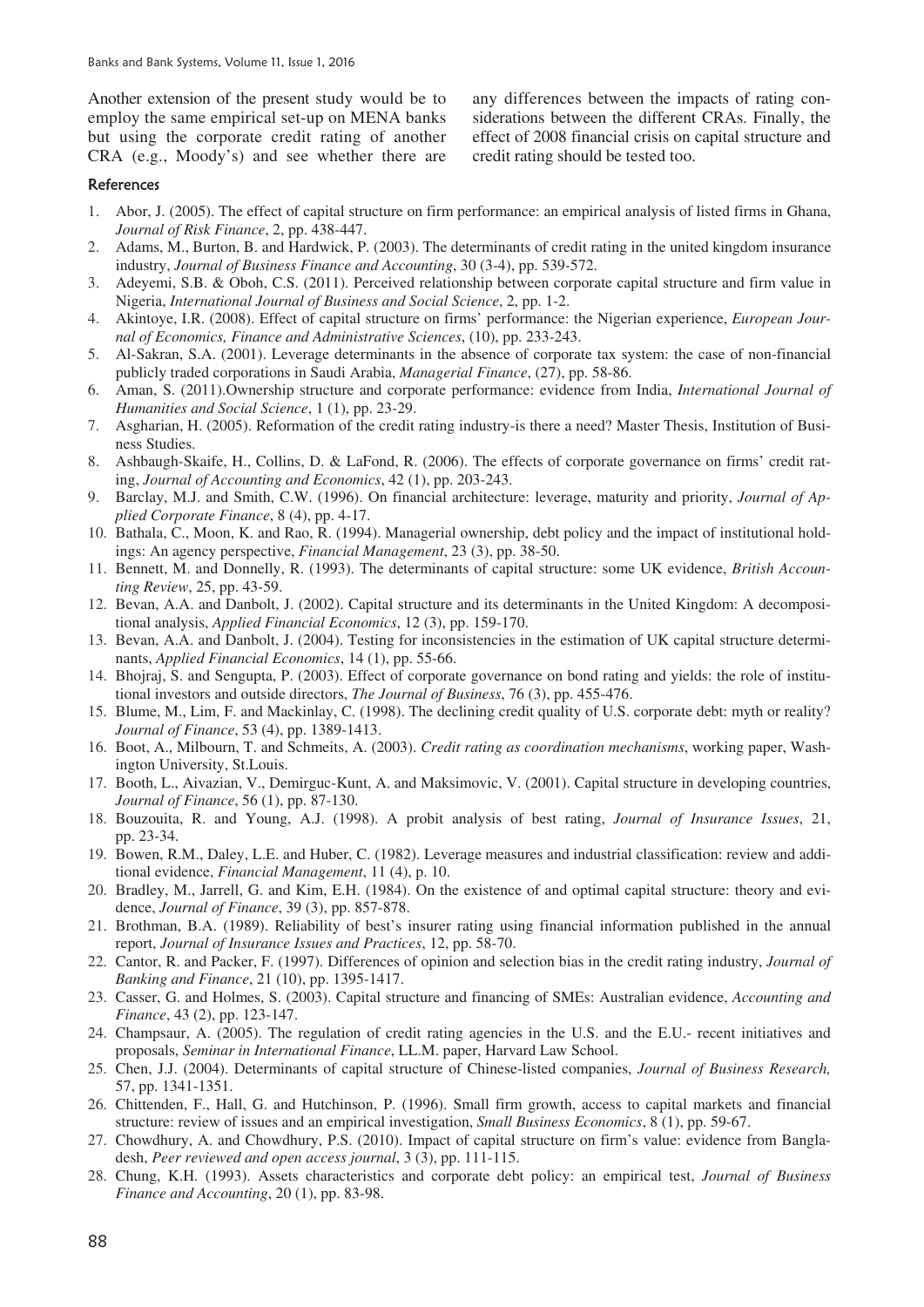- 29. Dammon, R.M. and Senbet, L.W. (1988). The effect of taxes and depreciation on corporate investment and financial leverage, *Journal of Finance*, 43, pp. 357-373.
- 30. Dasilas, A. and Papasyriopoulos, N. (2015). Corporate governance, credit rating and the capital structure of Greek SME and large listed firms, *Small Business Economics*, 45, pp. 215-244.
- *Financial Economics*, 8 (1), pp. 3-29. 31. DeAngelo, H. and Masulis, R.W. (1980). Optimal capital structure under corporate and personal taxes, *Journal of*
- 32. DeJong, A. (1999). An empirical analysis of capital structure decisions in Dutch firms. PhD. dissertation. Center, Tilburg University.
- 33. Deesomsak, R., Paudyal, K. and Pescetto, G. (2004). The determinants of capital structure: evidence from the Asia pacific region, *Journal of Multinational Finance Management*, 14 (4), pp. 387-405.
- 34. Degryse, H., De Goeij, P. and Kappert, P. (2012). The impact of firm and industry characteristics on small firms' capital structure, *Small Business Economics*, 38 (4), pp. 431-447.
- 35. Eldomiaty, T.I. (2007). Determinants of Corporate Capital Structure: Evidence from an Emerging Economy, *International Journal of Commerce and Management*, 17 (1-2), pp. 25-43.
- 36. Fama, E.F. and French, K.R. (2000). *Testing tradeoff and pecking order predictions about dividends and debt*. The center for Research in Security prices, Working Paper NO. 506.
- 37. Ferri, M.G. and Jones, W.H. (1979). Determinant of financial structure: a new methodological approach, *Journal of Finance*, 34 (3), 631-644.
- 38. Frank, M. and Goyal. (2003). Testing the pecking order theory of capital structure, *Journal of Financial Economics*, 67 (2), pp. 217-248.
- 39. Frost, C.A. (2006). Credit rating agencies in capital markets: a review of research evidence on selected criticisms of agencies, *Journal of Accounting, Auditing and Finance*, pp. 469-492.
- 40. Gaud, P., Jani, E., Hoesli, M. and Bender, A. (2005). The capital structure of Swiss companies: an empirical analysis using dynamic panel data, *European Financial Management*, 11 (1), pp. 51-69.
- 41. Givoly, D., Hayn, C., Ofer, R. and Sarig, O. (1992). Taxes and capital structure: evidence from firms' response to the tax reform act of 1986, *Review of Financial Studies*, 5 (2), pp. 331-355.
- 42. Graham, J.R. and Harvey, C.R. (2001). The theory and practice of corporate finance: evidence from the field, *Journal of Financial Economics*, 60, pp. 187-243.
- 43. Gray, S., Mirkovic, A. and Ragunathan, V. (2006). The determinants of credit rating: Australian evidence, *Australian Journal of Management*, 31 (2), pp. 333-354.
- 44. Gropp, R. & Heider, F. (2010). The Determinants of Bank Capital Structure, *Review of Finance*, 14**,** pp. 587-622.
- 45. Haugen, R. and Senbet, L. (1986). Corporate finance and taxes: a review, *Financial Management*, 15 (3), pp. 5-21.
- 46. Homaifar, G., Zietz, J. and Benkato, O. (1994). An empirical model of capital structure: some new evidence, *Journal of Business Finance Accounting*, 21 (1), pp. 1-14.
- 47. Jaffe, J.F. (1978). A note on taxation and investment, *Journal of Finance*, 33 (5), pp. 1439-1445.
- 48. Jiraporn, P., & Gleason, K. (2007). Capital structure, shareholder rights and corporate Governance, *Journal of Financial Research*, 30 (1), pp. 21-33.
- ness and Accounting,  $25(1)$ , pp. 1-27. 49. Jordan, J., Lowe, J. and Taylor, P. (1998). Strategy and financial management in UK small firms, *Journal of Busi-*
- 50. Jucá, M.N., De Sousa, A.F. and Fishlow, A. (2012). Capital Structure Determinants of North American Banks and the Compensation Executive Program- An Empirical Study on the Actual Systemic Crisis, *International Journal of Business and Management*, 7, p. 13.
- 51. Kemper, K.J. (2011). *Do credit rating really affect capital structure?* Oklahoma State University.
- 52. Kester, C.W. (1986). Capital and ownership structure: a comparison of United States and Japanese manufacturing corporations, *Financial Management*, 15 (1), pp. 5-16.
- 53. Kim, H., and Gu, Z. (2004). Financial determinants of corporate bond rating: an examination of hotel and casino firms, *Journal of Hospitality & Tourism Research*, 28 (1), pp. 95-108.
- 54. Kisgen, D.J. (2006) Credit rating and capital structure, *Journal of Finance*, 61 (3), pp. 1035-1072.
- 55. Kisgen, D.J. (2009). Do Firms Target Credit Rating or Leverage Levels? *Journal of Financial and Quantitative Analysis*, 44, pp. 1323-1344.
- 56. Kremp, E. Stoss, E., and Gerdesmeier, D. (1999). Estimation of a debt function: evidence from French and German firm panel data. In Sauvé, A., Scheuer, M (ed.) *Corporate finance in Germany and France A joint research project of Deutsche Bundesbank and die Banque de France*, SSRN working paper.
- 57. Kronwald, C. (2009). *Credit rating and the impact on capital structure. Who knows what: Information on capital markets*. University of Hohenheim.
- 58. Lopez-Gracia, J. and Sogorb-Mira, F. (2008). Testing trade-off and pecking order theories financing SMEs, *Small Business Economics*, 31 (2), pp. 117-136.
- 59. MacKie-Mason, J.K. (1990). Do taxes affect corporate financing decisions? *Journal of Finance*, 45 (5), pp. 1471-1493.
- 60. Marsh, P. (1982). The choice between equity and debt: an empirical study, *Journal of Finance*, 37 (1), pp. 121-144.
- 61. Mateev, M., Poutziouris, P., and Ivanov, K. (2013). On the determinant of SME capital structure in Central and Eastern Europe. A dynamic panel analysis, *Research in International Business and Finance*, 27 (1), pp. 28-51.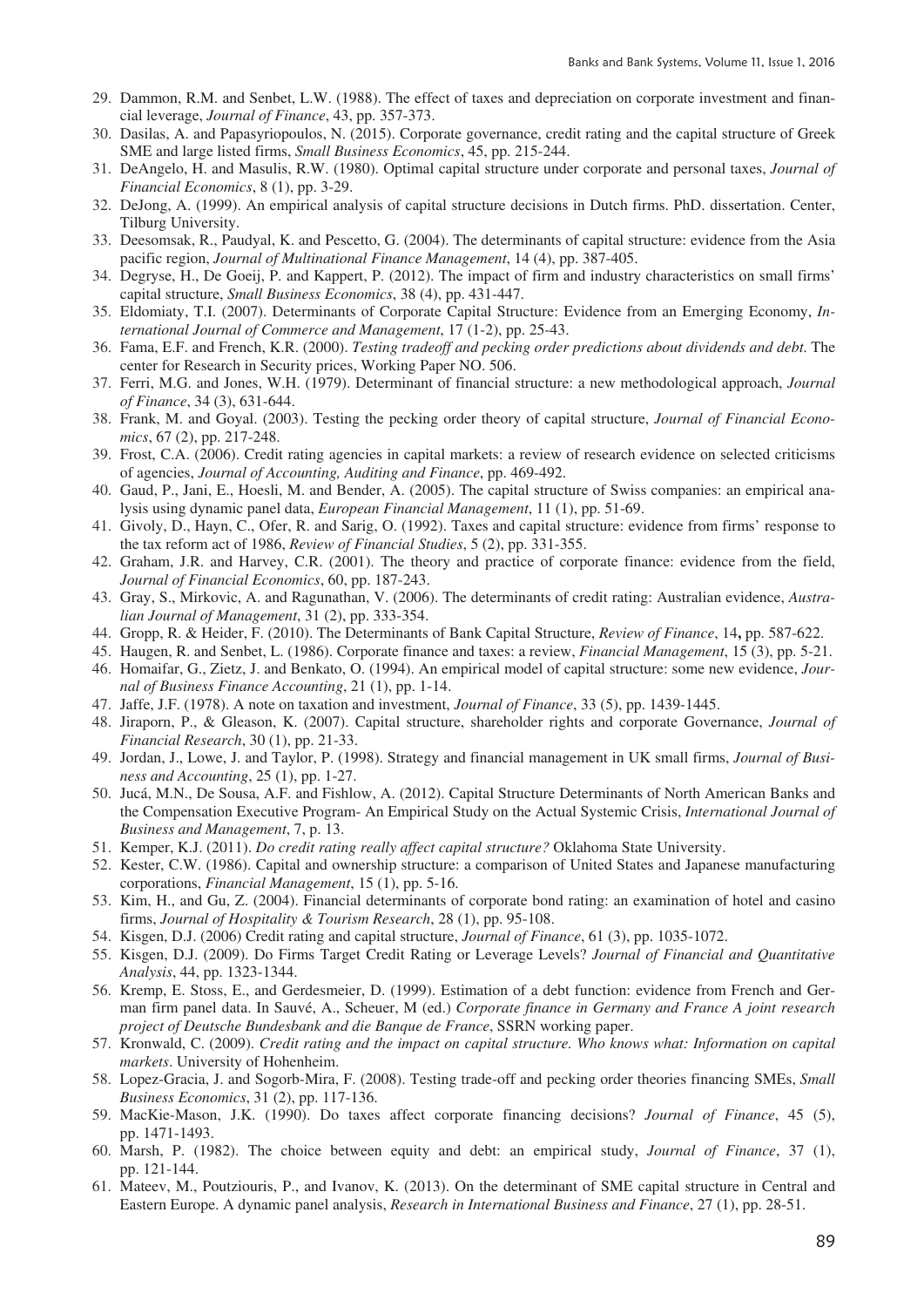- 62. Michaelas, N., Chittenden, F. and Poutziouris, P. (1999). Financial policy and capital structure choice in U.K. SMEs: empirical evidence from company panel data, *Small Business Economics*, 12 (2), pp. 113-130.
- 63. Michelsen, M. & Klein, C. (2011). *The relevance of external credit rating in the capital structure decision-making process*. University of Hohenheim.
- 64. Modigliani, F. (1982). Debt, dividend policy, taxes, inflation and market valuation, *Journal of Finance*, 37 (2), pp. 255-273.
- 65. Modigliani, F. and Miller, M.H. (1963). Corporate income taxes and the cost of capital-a correction, *American Economic Review,* 53 (3), pp. 433-443.
- 66. Murcia, F.C. de S., Murcia, F.D., Rover, S. and Borba, J.A. (2014). The Determinants of Credit Rating: Brazilian Evidence, *BAR, Rio de Janeiro*, 11 (2), pp. 188-209.
- 67. Myers, S.C. (1999). Testing static trade-off against pecking order models of capital structure, *Journal of Financial Economics*, 51, 219-244.
- 68. Myers, S.C. (1977). Determinants of corporate borrowing, *Journal of Financial Economics*, 5, pp. 147-175.
- 69. Myers, S.C. (1984). The capital structure puzzle, *Journal of Finance*, 39, pp. 575-592.
- 70. Myers, S.C. and Majluf, N.S. (1984). Corporate financing and investment decisions when firms have information that investors do not have, *Journal of Financial Economics*, 13, pp. 104-119.
- from Oman, *Indian Journal of Economics and Business*, 2, pp. 57-65. 71. Narendar, V.R., Khamis, H.M. and Lateef, A.S. (2007). Capital structure and financial performance: evidence
- 72. Nguyen, T.D. and Ramachandran, N. (2006). Capital structure in small and medium-sized enterprises-the case of Vietnam, *ASEAN Economic Bulletin*, 23 (2), pp. 192-211.
- 73. Nikolaos, E., Dimitrios, V. & Zoe, V.-N. (2007). How firm characteristics affect capital structure: an empirical study, *Managerial Finance*, 33, pp. 321-331.
- 74. Nivorozhkin, E. (2002). Capital structures in emerging stock markets: the case of Hungary, *The Developing Economies*, 40 (2), pp. 166-187.
- 75. Ojah, K. and Manrique, J. (2005). Determinants of corporate debt structure in a privately dominated debt market: a study of Spanish capital market, *Applied Financial Economics*, 15 (7), pp. 455-468.
- *Science*, 4 (1), pp. 13-21. 76. Oke, O.O. and Afolabi, B. (2008). Capital structure and industrial performance in Nigeria, *Journal of Social*
- 77. Omorogie, A.N. and Erah, D.O. (2010). Capital structure and corporate performance in Nigeria: an empirical investigation, *AAU Journal of Management Sciences*, 1 (1), pp. 43-52.
- 78. Onaolapo, A. and Sunday, K. (2010). Capital structure and firm performance: Evidence from Nigeria, *European Journal of Economics, Finance and Administrative Sciences*.
- 79. Ozkan, A. (2000). An empirical analysis of corporate debt maturity structure. European Financial Management, 6 (2), pp. 197-212.
- 80. Ozkan, A. (2001). Determinants of capital structure and adjustment to long run target: Evidence from UK company panel data, *Journal of Business Finance & Accounting*, 28, pp. 175-198.
- 81. Ozkan, A. (2001). Determinants of Capital Structure and Adjustment to Long Run Target: Evidence From UK Company Panel Data, *Journal of Business Finance & Accounting*, 28, pp. 175-198.
- 82. Palata, M. (2003). *Capital structure-theory and the Czech practice*. Diploma thesis, Charles University Prague, Faculty of Social Sciences, Institute of Economic Studies.
- 83. Pottier, S.W., Sommer, D.W. (1999). Property-liability insurer financial strength rating: differences across rating agencies, *Journal of Risk and Insurance*, 66 (4), pp. 621-642.
- 84. Pratheepkanth, P. (2011). Capital structure and financial performance: evidence from selected business companies in Colombo Stock Exchange, Sri Lanka, *Journal of Arts, Science and Commerce*, 2 (2), pp. 171-173.
- 85. Rajan, R.G. and Zingales, L. (1995). What do we know about capital structure? Some evidence from international data, *Journal of Finance*, 50 (5), pp. 1421-460.
- 86. Roje, G. (2005). *The role of accounting determinants in predicting long term credit rating*. Proceedings of the European Accounting Association Congress, Gotheborg, Sweden, 28.
- 87. Saeedi, A. and Mahmoodi, I. (2011). Capital structure and firm performance: evidence from Iranian Companies, *International Research Journal and Economics*, 70, pp. 20-26.
- 88. Sbeti, W.M. (2010). The Determinants of Capital Structure: evidence from the GCC Countries, *International Research Journal of Finance and Economics*, pp. 54-79.
- 89. Servaes, H. and Tufano, P. (2006). *The Theory and Practice of Corporate Capital Structure*, working paper, Deutsche Bank.
- 90. Shah S.Z., Butt, S.A. and Saeed, M.M. (2011). Ownership structure and performance of firms: empirical evidence from an emerging market, *African Journal of Business Management*, 5 (2), pp. 515-519.
- 91. Shen, C.H., Huang, Y.L. & Hasan, I. (2012). Asymmetric benchmarking in bank credit rating, *Journal of International Financial Markets Institutions and Money*, 22 (1), pp. 171-193.
- 92. Shiu, Y. & Chiang, C. (2008). Determinants of financial strength rating: evidence from the Lloyd's Market. Retrieved from http://portal.business.colostate.edu/projects/ARIA/Shared%20Documents/2a\_Shiu\_Determinant s%20of%20Financial%20Strength%20Rating.pdf.
- 93. Shoiab, M.M. (2011). Impact of capital structure on firm`s financial performance: evidence from Pakistan, 17 (5), pp. 56-101.